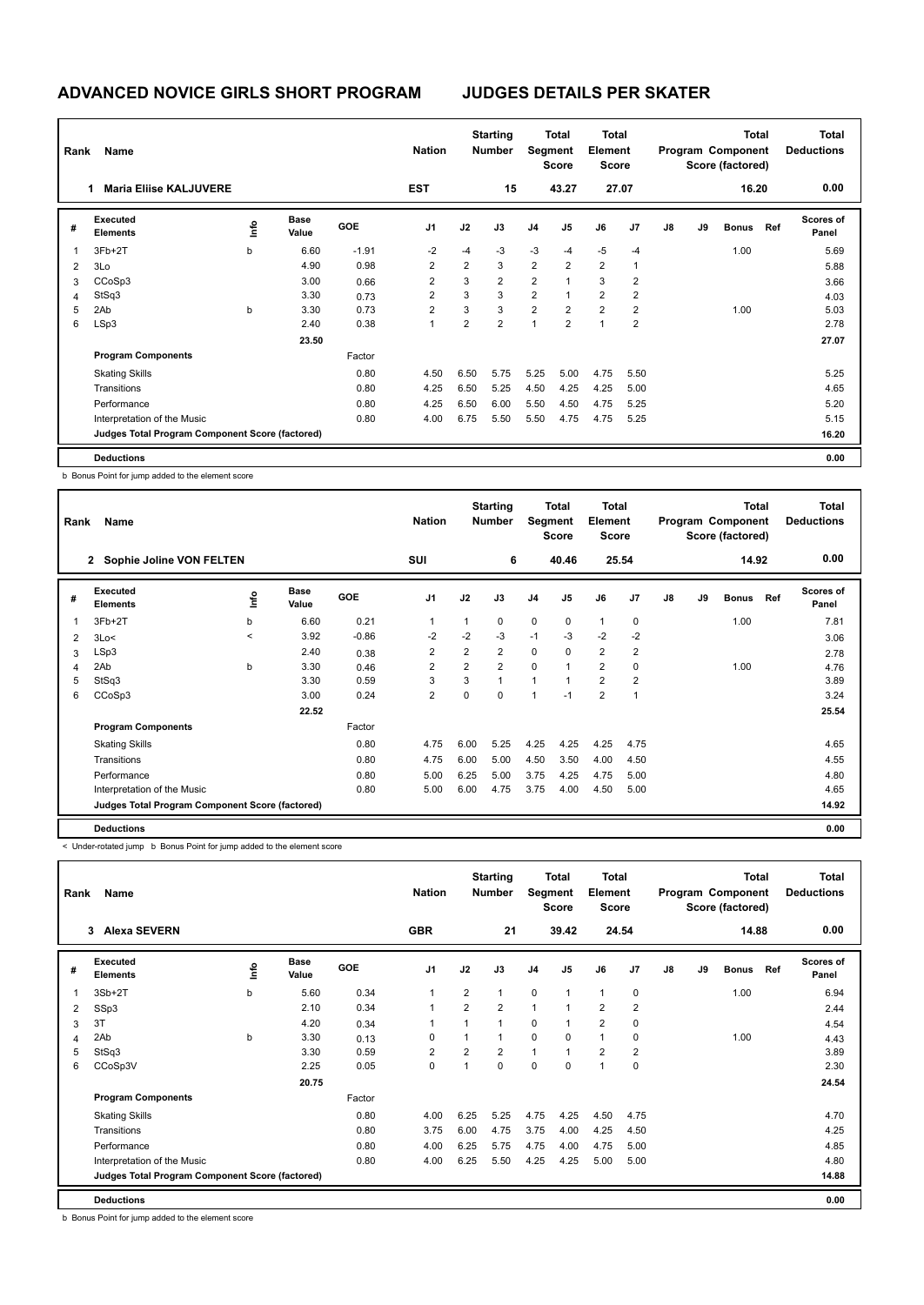| Rank           | Name                                            |     |                      |         | <b>Nation</b>  |                | <b>Starting</b><br>Number | Segment        | <b>Total</b><br>Score | <b>Total</b><br>Element<br>Score |                |    |    | <b>Total</b><br>Program Component<br>Score (factored) |     | <b>Total</b><br><b>Deductions</b> |
|----------------|-------------------------------------------------|-----|----------------------|---------|----------------|----------------|---------------------------|----------------|-----------------------|----------------------------------|----------------|----|----|-------------------------------------------------------|-----|-----------------------------------|
|                | 4 Julia GRABOWSKI                               |     |                      |         | <b>GER</b>     |                | 17                        |                | 38.14                 |                                  | 22.62          |    |    | 15.52                                                 |     | 0.00                              |
| #              | Executed<br><b>Elements</b>                     | ١m٥ | <b>Base</b><br>Value | GOE     | J <sub>1</sub> | J2             | J3                        | J <sub>4</sub> | J <sub>5</sub>        | J6                               | J <sub>7</sub> | J8 | J9 | <b>Bonus</b>                                          | Ref | <b>Scores of</b><br>Panel         |
| 1              | 2Ab                                             | b   | 3.30                 | 0.73    | $\overline{2}$ | 3              | 3                         | $\overline{2}$ | $\mathbf{1}$          | $\overline{2}$                   | $\overline{2}$ |    |    | 1.00                                                  |     | 5.03                              |
| $\overline{2}$ | $3Tb+2T$                                        | b   | 5.50                 | 0.50    | 1              | 3              | $\overline{2}$            | 1              | $\mathbf{1}$          | $\overline{1}$                   | $\overline{1}$ |    |    | 1.00                                                  |     | 7.00                              |
| 3              | SSp3                                            |     | 2.10                 | 0.38    | 2              | $\overline{2}$ | $\mathbf{1}$              | $\overline{2}$ | $\mathbf{1}$          | $\overline{2}$                   | 2              |    |    |                                                       |     | 2.48                              |
| 4              | 2S                                              |     | 1.30                 | $-0.08$ | 0              | $\Omega$       | $\Omega$                  | $-1$           | $-1$                  | $-1$                             | $-1$           |    |    |                                                       |     | 1.22                              |
| 5              | CCoSp3                                          |     | 3.00                 | 0.00    | $-1$           | 0              | 1                         | $\mathbf{1}$   | $-2$                  | $\overline{2}$                   | $-1$           |    |    |                                                       |     | 3.00                              |
| 6              | StSq3                                           |     | 3.30                 | 0.59    | 2              | $\overline{2}$ | $\overline{2}$            | $\overline{2}$ | 1                     | $\overline{2}$                   | $\mathbf{1}$   |    |    |                                                       |     | 3.89                              |
|                |                                                 |     | 18.50                |         |                |                |                           |                |                       |                                  |                |    |    |                                                       |     | 22.62                             |
|                | <b>Program Components</b>                       |     |                      | Factor  |                |                |                           |                |                       |                                  |                |    |    |                                                       |     |                                   |
|                | <b>Skating Skills</b>                           |     |                      | 0.80    | 4.75           | 6.25           | 5.50                      | 5.00           | 4.50                  | 4.75                             | 5.25           |    |    |                                                       |     | 5.05                              |
|                | Transitions                                     |     |                      | 0.80    | 4.25           | 6.25           | 5.25                      | 4.75           | 3.75                  | 4.25                             | 4.75           |    |    |                                                       |     | 4.65                              |
|                | Performance                                     |     |                      | 0.80    | 4.50           | 6.50           | 5.25                      | 5.25           | 4.25                  | 4.75                             | 4.75           |    |    |                                                       |     | 4.90                              |
|                | Interpretation of the Music                     |     |                      | 0.80    | 4.00           | 6.50           | 5.00                      | 5.25           | 4.00                  | 4.75                             | 5.00           |    |    |                                                       |     | 4.80                              |
|                | Judges Total Program Component Score (factored) |     |                      |         |                |                |                           |                |                       |                                  |                |    |    |                                                       |     | 15.52                             |
|                | <b>Deductions</b>                               |     |                      |         |                |                |                           |                |                       |                                  |                |    |    |                                                       |     | 0.00                              |

b Bonus Point for jump added to the element score

| Rank | Name                                            |    |                      |         | <b>Nation</b>  |                | <b>Starting</b><br><b>Number</b> | Segment        | Total<br><b>Score</b> | <b>Total</b><br>Element<br><b>Score</b> |                |    |    | <b>Total</b><br>Program Component<br>Score (factored) |     | <b>Total</b><br><b>Deductions</b> |
|------|-------------------------------------------------|----|----------------------|---------|----------------|----------------|----------------------------------|----------------|-----------------------|-----------------------------------------|----------------|----|----|-------------------------------------------------------|-----|-----------------------------------|
|      | <b>Marta Helena PRANGEL</b><br>5                |    |                      |         | <b>EST</b>     |                | 9                                |                | 37.00                 |                                         | 23.98          |    |    | 13.52                                                 |     | $-0.50$                           |
| #    | Executed<br><b>Elements</b>                     | ۴ů | <b>Base</b><br>Value | GOE     | J <sub>1</sub> | J2             | J3                               | J <sub>4</sub> | J <sub>5</sub>        | J6                                      | J <sub>7</sub> | J8 | J9 | <b>Bonus</b>                                          | Ref | <b>Scores of</b><br>Panel         |
| 1    | 3S                                              |    | 4.30                 | $-2.15$ | $-5$           | $-5$           | $-5$                             | $-5$           | $-4$                  | $-5$                                    | $-5$           |    |    |                                                       |     | 2.15                              |
| 2    | 3Lzb+2T                                         | b  | 7.20                 | 0.12    | 0              | 0              | $\mathbf{1}$                     | $\pmb{0}$      | $-1$                  | $\mathbf{1}$                            | 0              |    |    | 1.00                                                  |     | 8.32                              |
| 3    | SSp3                                            |    | 2.10                 | 0.29    | $\overline{2}$ | $\overline{2}$ | 0                                | 1              | 1                     | $\overline{2}$                          | 1              |    |    |                                                       |     | 2.39                              |
| 4    | 2Ab                                             | b  | 3.30                 | 0.00    | 0              | $\Omega$       | $\mathbf 0$                      | 0              | 0                     | $\mathbf{1}$                            | $-1$           |    |    | 1.00                                                  |     | 4.30                              |
| 5    | StSq3                                           |    | 3.30                 | 0.46    | 2              | $\overline{2}$ | $\mathbf{1}$                     | 1              | 2                     | $\Omega$                                | -1             |    |    |                                                       |     | 3.76                              |
| 6    | FCCoSp3                                         |    | 3.00                 | 0.06    | 1              | $\Omega$       | $\Omega$                         | $-1$           | 0                     | $\mathbf{1}$                            | $\Omega$       |    |    |                                                       |     | 3.06                              |
|      |                                                 |    | 23.20                |         |                |                |                                  |                |                       |                                         |                |    |    |                                                       |     | 23.98                             |
|      | <b>Program Components</b>                       |    |                      | Factor  |                |                |                                  |                |                       |                                         |                |    |    |                                                       |     |                                   |
|      | <b>Skating Skills</b>                           |    |                      | 0.80    | 4.75           | 4.75           | 4.75                             | 5.25           | 5.00                  | 4.25                                    | 4.50           |    |    |                                                       |     | 4.75                              |
|      | Transitions                                     |    |                      | 0.80    | 4.00           | 4.00           | 3.75                             | 3.25           | 4.00                  | 3.75                                    | 3.50           |    |    |                                                       |     | 3.80                              |
|      | Performance                                     |    |                      | 0.80    | 4.25           | 4.25           | 4.50                             | 4.00           | 3.75                  | 4.00                                    | 4.25           |    |    |                                                       |     | 4.15                              |
|      | Interpretation of the Music                     |    |                      | 0.80    | 4.25           | 4.50           | 4.25                             | 4.25           | 3.75                  | 4.00                                    | 4.25           |    |    |                                                       |     | 4.20                              |
|      | Judges Total Program Component Score (factored) |    |                      |         |                |                |                                  |                |                       |                                         |                |    |    |                                                       |     | 13.52                             |
|      | <b>Deductions</b>                               |    | Falls:               | $-0.50$ |                |                |                                  |                |                       |                                         |                |    |    |                                                       |     | $-0.50$                           |

b Bonus Point for jump added to the element score

| Rank | Name                                            |      |                      |            | <b>Nation</b>  |                | <b>Starting</b><br><b>Number</b> | Segment        | <b>Total</b><br><b>Score</b> | Total<br>Element<br><b>Score</b> |                |    |    | <b>Total</b><br>Program Component<br>Score (factored) |     | Total<br><b>Deductions</b> |
|------|-------------------------------------------------|------|----------------------|------------|----------------|----------------|----------------------------------|----------------|------------------------------|----------------------------------|----------------|----|----|-------------------------------------------------------|-----|----------------------------|
|      | 6 Sofia EDLER                                   |      |                      |            | <b>GER</b>     |                | 7                                |                | 32.81                        | 18.61                            |                |    |    | 14.20                                                 |     | 0.00                       |
| #    | Executed<br><b>Elements</b>                     | ١nf٥ | <b>Base</b><br>Value | <b>GOE</b> | J <sub>1</sub> | J2             | J3                               | J <sub>4</sub> | J <sub>5</sub>               | J6                               | J <sub>7</sub> | J8 | J9 | <b>Bonus</b>                                          | Ref | Scores of<br>Panel         |
| 1    | 2Ab                                             | b    | 3.30                 | 0.20       | 1              |                | 0                                | $\mathbf 0$    | $\mathbf 0$                  | $\mathbf{1}$                     | 1              |    |    | 1.00                                                  |     | 4.50                       |
| 2    | LSp2                                            |      | 1.90                 | 0.08       | 1              |                | $\Omega$                         | $\mathbf 0$    | $-1$                         | $\overline{2}$                   | 0              |    |    |                                                       |     | 1.98                       |
| 3    | $2Lz+2T$                                        |      | 3.40                 | 0.00       | 0              | 0              | 0                                | $\mathbf 0$    | $-1$                         | $\mathbf 0$                      | 0              |    |    |                                                       |     | 3.40                       |
| 4    | StSq3                                           |      | 3.30                 | 0.59       | 2              | $\overline{2}$ | 2                                | 1              | 0                            | 2                                | 2              |    |    |                                                       |     | 3.89                       |
| 5    | 2F!                                             |      | 1.80                 | $-0.14$    | $-1$           | $-1$           | $\mathbf 0$                      | $-1$           | $-1$                         | $\mathbf 0$                      | $-1$           |    |    |                                                       |     | 1.66                       |
| 6    | CCoSp3                                          |      | 3.00                 | 0.18       | $\overline{1}$ | $\overline{2}$ | 0                                | $\mathbf 0$    | $-1$                         | $\overline{2}$                   | 0              |    |    |                                                       |     | 3.18                       |
|      |                                                 |      | 16.70                |            |                |                |                                  |                |                              |                                  |                |    |    |                                                       |     | 18.61                      |
|      | <b>Program Components</b>                       |      |                      | Factor     |                |                |                                  |                |                              |                                  |                |    |    |                                                       |     |                            |
|      | <b>Skating Skills</b>                           |      |                      | 0.80       | 4.25           | 5.25           | 4.75                             | 4.75           | 3.25                         | 4.25                             | 4.25           |    |    |                                                       |     | 4.45                       |
|      | Transitions                                     |      |                      | 0.80       | 4.00           | 5.25           | 4.25                             | 4.50           | 3.00                         | 4.00                             | 4.25           |    |    |                                                       |     | 4.20                       |
|      | Performance                                     |      |                      | 0.80       | 4.50           | 5.50           | 4.50                             | 5.00           | 3.50                         | 4.50                             | 4.50           |    |    |                                                       |     | 4.60                       |
|      | Interpretation of the Music                     |      |                      | 0.80       | 4.25           | 5.25           | 4.25                             | 4.75           | 3.25                         | 4.75                             | 4.50           |    |    |                                                       |     | 4.50                       |
|      | Judges Total Program Component Score (factored) |      |                      |            |                |                |                                  |                |                              |                                  |                |    |    |                                                       |     | 14.20                      |
|      | <b>Deductions</b>                               |      |                      |            |                |                |                                  |                |                              |                                  |                |    |    |                                                       |     | 0.00                       |

! Not clear edge b Bonus Point for jump added to the element score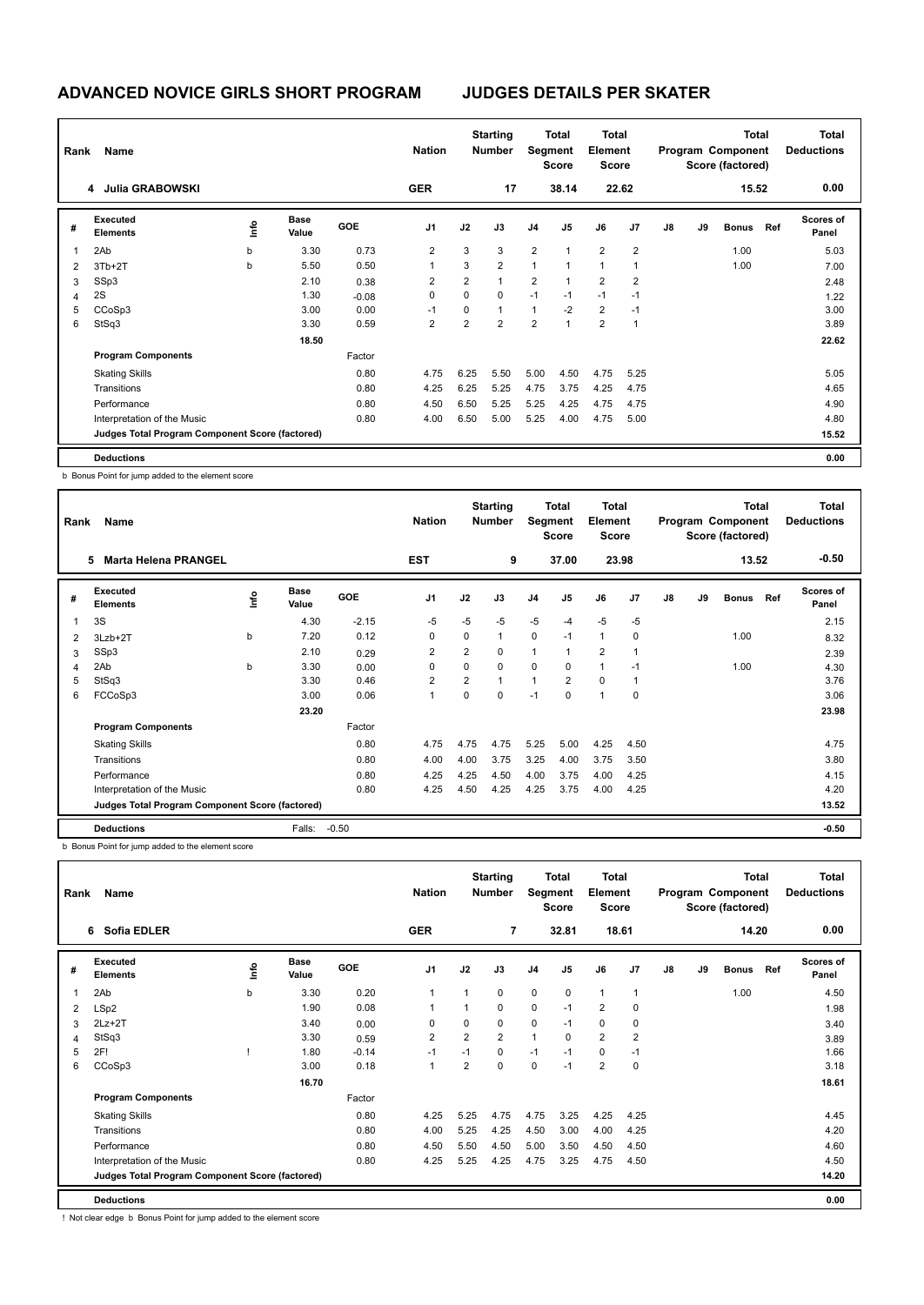| Rank           | Name                                            |      |                      |        | <b>Nation</b>  |                | <b>Starting</b><br><b>Number</b> |                | <b>Total</b><br>Segment<br><b>Score</b> | <b>Total</b><br>Element<br><b>Score</b> |                |               |    | <b>Total</b><br>Program Component<br>Score (factored) | <b>Total</b><br><b>Deductions</b> |
|----------------|-------------------------------------------------|------|----------------------|--------|----------------|----------------|----------------------------------|----------------|-----------------------------------------|-----------------------------------------|----------------|---------------|----|-------------------------------------------------------|-----------------------------------|
|                | <b>EIII KANKARE</b><br>7                        |      |                      |        | <b>LUX</b>     |                | 10                               |                | 30.83                                   |                                         | 16.75          |               |    | 14.08                                                 | 0.00                              |
| #              | Executed<br><b>Elements</b>                     | ١mfo | <b>Base</b><br>Value | GOE    | J1             | J2             | J3                               | J <sub>4</sub> | J5                                      | J6                                      | J7             | $\mathsf{J}8$ | J9 | Ref                                                   | <b>Scores of</b><br>Panel         |
| $\overline{1}$ | 1A                                              |      | 1.10                 | 0.04   | $\mathbf 0$    | $\mathbf{1}$   | $\overline{1}$                   | $\mathbf 0$    | $\Omega$                                | 1                                       | $\mathbf 0$    |               |    |                                                       | 1.14                              |
| $\overline{2}$ | 2Lz+2Lo                                         |      | 3.80                 | 0.04   | 1              | 0              | 0                                | 0              | $\mathbf 0$                             | 1                                       | 0              |               |    |                                                       | 3.84                              |
| 3              | CCoSp3                                          |      | 3.00                 | 0.30   | 2              | $\mathbf{1}$   | $\mathbf 0$                      | 0              | 1                                       | $\overline{2}$                          | 1              |               |    |                                                       | 3.30                              |
| 4              | StSq3                                           |      | 3.30                 | 0.59   | $\overline{2}$ | $\overline{2}$ | $\overline{2}$                   | $\overline{2}$ | $\overline{1}$                          | $\overline{1}$                          | $\overline{2}$ |               |    |                                                       | 3.89                              |
| 5              | 2F                                              |      | 1.80                 | 0.14   | $\mathbf{1}$   | $\mathbf{1}$   | $\overline{1}$                   | $\mathbf 0$    | $\Omega$                                | 1                                       |                |               |    |                                                       | 1.94                              |
| 6              | LSp3                                            |      | 2.40                 | 0.24   | 2              | 1              | $\mathbf 0$                      | $\mathbf{1}$   | $\overline{1}$                          | $\overline{1}$                          | 1              |               |    |                                                       | 2.64                              |
|                |                                                 |      | 15.40                |        |                |                |                                  |                |                                         |                                         |                |               |    |                                                       | 16.75                             |
|                | <b>Program Components</b>                       |      |                      | Factor |                |                |                                  |                |                                         |                                         |                |               |    |                                                       |                                   |
|                | <b>Skating Skills</b>                           |      |                      | 0.80   | 4.25           | 5.50           | 5.00                             | 5.25           | 3.75                                    | 4.50                                    | 4.50           |               |    |                                                       | 4.70                              |
|                | Transitions                                     |      |                      | 0.80   | 4.00           | 5.50           | 4.00                             | 4.75           | 4.00                                    | 4.00                                    | 4.25           |               |    |                                                       | 4.20                              |
|                | Performance                                     |      |                      | 0.80   | 4.25           | 5.75           | 4.50                             | 4.25           | 4.00                                    | 4.00                                    | 4.50           |               |    |                                                       | 4.30                              |
|                | Interpretation of the Music                     |      |                      | 0.80   | 4.25           | 5.75           | 4.25                             | 4.25           | 3.50                                    | 4.25                                    | 5.00           |               |    |                                                       | 4.40                              |
|                | Judges Total Program Component Score (factored) |      |                      |        |                |                |                                  |                |                                         |                                         |                |               |    |                                                       | 14.08                             |
|                | <b>Deductions</b>                               |      |                      |        |                |                |                                  |                |                                         |                                         |                |               |    |                                                       | 0.00                              |

| Rank         | Name                                            |    |                      |            | <b>Nation</b>  |                | <b>Starting</b><br><b>Number</b> | Segment      | <b>Total</b><br><b>Score</b> | Total<br>Element<br><b>Score</b> |                |    |    | <b>Total</b><br>Program Component<br>Score (factored) |     | <b>Total</b><br><b>Deductions</b> |
|--------------|-------------------------------------------------|----|----------------------|------------|----------------|----------------|----------------------------------|--------------|------------------------------|----------------------------------|----------------|----|----|-------------------------------------------------------|-----|-----------------------------------|
|              | <b>Macey MELLEMA</b><br>8                       |    |                      |            | <b>NED</b>     |                | 5                                |              | 30.77                        |                                  | 18.05          |    |    | 12.72                                                 |     | 0.00                              |
| #            | Executed<br><b>Elements</b>                     | ۴ů | <b>Base</b><br>Value | <b>GOE</b> | J <sub>1</sub> | J2             | J3                               | J4           | J5                           | J6                               | J7             | J8 | J9 | <b>Bonus</b>                                          | Ref | <b>Scores of</b><br>Panel         |
| $\mathbf{1}$ | 1A                                              |    | 1.10                 | 0.15       | 2              | $\overline{2}$ | $\overline{2}$                   | $\mathbf{1}$ | 1                            | $\overline{1}$                   | $\mathbf{1}$   |    |    |                                                       |     | 1.25                              |
| 2            | 3Sb                                             | b  | 4.30                 | $-0.86$    | $-1$           | $-3$           | $-3$                             | $-2$         | $-1$                         | $-2$                             | $-2$           |    |    | 1.00                                                  |     | 4.44                              |
| 3            | CCoSp3                                          |    | 3.00                 | 0.42       | 2              | $\overline{2}$ | $\mathbf{1}$                     | $\mathbf 0$  | 0                            | $\overline{2}$                   | 2              |    |    |                                                       |     | 3.42                              |
| 4            | $2F+2Lo$                                        |    | 3.50                 | 0.04       | 1              | $\Omega$       | 0                                | 0            | 0                            | $\overline{1}$                   | 0              |    |    |                                                       |     | 3.54                              |
| 5            | StSq2                                           |    | 2.60                 | 0.21       | 1              | 3              | $\mathbf{1}$                     | $\mathbf 0$  | $-1$                         | $\mathbf 0$                      | $\overline{2}$ |    |    |                                                       |     | 2.81                              |
| 6            | LSp3                                            |    | 2.40                 | 0.19       | $\overline{2}$ | $\mathbf 0$    | 1                                | $\mathbf 0$  | 0                            | $\overline{1}$                   | $\overline{2}$ |    |    |                                                       |     | 2.59                              |
|              |                                                 |    | 16.90                |            |                |                |                                  |              |                              |                                  |                |    |    |                                                       |     | 18.05                             |
|              | <b>Program Components</b>                       |    |                      | Factor     |                |                |                                  |              |                              |                                  |                |    |    |                                                       |     |                                   |
|              | <b>Skating Skills</b>                           |    |                      | 0.80       | 3.75           | 5.50           | 4.50                             | 4.00         | 4.00                         | 3.75                             | 4.00           |    |    |                                                       |     | 4.05                              |
|              | Transitions                                     |    |                      | 0.80       | 3.25           | 5.75           | 4.00                             | 3.25         | 3.75                         | 3.50                             | 3.75           |    |    |                                                       |     | 3.65                              |
|              | Performance                                     |    |                      | 0.80       | 3.75           | 5.75           | 4.50                             | 4.25         | 4.50                         | 3.75                             | 4.25           |    |    |                                                       |     | 4.25                              |
|              | Interpretation of the Music                     |    |                      | 0.80       | 3.50           | 5.50           | 4.25                             | 3.50         | 3.75                         | 3.75                             | 4.50           |    |    |                                                       |     | 3.95                              |
|              | Judges Total Program Component Score (factored) |    |                      |            |                |                |                                  |              |                              |                                  |                |    |    |                                                       |     | 12.72                             |
|              | <b>Deductions</b>                               |    |                      |            |                |                |                                  |              |                              |                                  |                |    |    |                                                       |     | 0.00                              |

b Bonus Point for jump added to the element score

| Rank           | Name                                            |         |                      |            | <b>Nation</b>  |                | <b>Starting</b><br>Number | Segment        | Total<br><b>Score</b> | Total<br>Element<br><b>Score</b> |                |               |    | <b>Total</b><br>Program Component<br>Score (factored) | Total<br><b>Deductions</b> |
|----------------|-------------------------------------------------|---------|----------------------|------------|----------------|----------------|---------------------------|----------------|-----------------------|----------------------------------|----------------|---------------|----|-------------------------------------------------------|----------------------------|
|                | <b>Angel DELEVAQUE</b><br>9                     |         |                      |            | <b>NED</b>     |                | 4                         |                | 30.70                 |                                  | 16.68          |               |    | 14.52                                                 | $-0.50$                    |
| #              | Executed<br><b>Elements</b>                     | ١m      | <b>Base</b><br>Value | <b>GOE</b> | J <sub>1</sub> | J2             | J3                        | J <sub>4</sub> | J <sub>5</sub>        | J6                               | J <sub>7</sub> | $\mathsf{J}8$ | J9 | Ref                                                   | <b>Scores of</b><br>Panel  |
| $\overline{1}$ | 2Lz+2Loq                                        | q       | 3.80                 | $-0.21$    | $-1$           | $-1$           | $-1$                      | $-1$           | $-1$                  | $-1$                             | $-2$           |               |    |                                                       | 3.59                       |
| 2              | 2A<                                             | $\prec$ | 2.64                 | $-0.53$    | $-2$           | $-2$           | $-2$                      | $-2$           | $-2$                  | $-2$                             | $-2$           |               |    |                                                       | 2.11                       |
| 3              | CCoSp3                                          |         | 3.00                 | 0.72       | 3              | $\overline{2}$ | $\overline{2}$            | $\overline{2}$ | $\overline{2}$        | 3                                | 3              |               |    |                                                       | 3.72                       |
| 4              | 2F                                              |         | 1.80                 | 0.32       | $\overline{2}$ | $\overline{2}$ | $\overline{2}$            | $\overline{1}$ | $\overline{2}$        | $\overline{2}$                   | $\overline{1}$ |               |    |                                                       | 2.12                       |
| 5              | StSq2                                           |         | 2.60                 | 0.26       | $\overline{2}$ | 1              | 1                         | 1              | 0                     | 1                                |                |               |    |                                                       | 2.86                       |
| 6              | LSp2                                            |         | 1.90                 | 0.38       | $\overline{4}$ | $\overline{2}$ | $\overline{2}$            | 1              | 3                     | 1                                | $\overline{2}$ |               |    |                                                       | 2.28                       |
|                |                                                 |         | 15.74                |            |                |                |                           |                |                       |                                  |                |               |    |                                                       | 16.68                      |
|                | <b>Program Components</b>                       |         |                      | Factor     |                |                |                           |                |                       |                                  |                |               |    |                                                       |                            |
|                | <b>Skating Skills</b>                           |         |                      | 0.80       | 4.50           | 5.50           | 4.75                      | 4.50           | 4.50                  | 4.25                             | 4.50           |               |    |                                                       | 4.55                       |
|                | Transitions                                     |         |                      | 0.80       | 4.00           | 5.25           | 5.00                      | 4.50           | 4.25                  | 3.75                             | 4.25           |               |    |                                                       | 4.40                       |
|                | Performance                                     |         |                      | 0.80       | 4.75           | 5.50           | 5.00                      | 4.75           | 4.00                  | 4.00                             | 4.50           |               |    |                                                       | 4.60                       |
|                | Interpretation of the Music                     |         |                      | 0.80       | 4.50           | 5.00           | 4.75                      | 5.00           | 3.75                  | 4.00                             | 4.75           |               |    |                                                       | 4.60                       |
|                | Judges Total Program Component Score (factored) |         |                      |            |                |                |                           |                |                       |                                  |                |               |    |                                                       | 14.52                      |
|                | <b>Deductions</b>                               |         | Falls:               | $-0.50$    |                |                |                           |                |                       |                                  |                |               |    |                                                       | $-0.50$                    |

< Under-rotated jump q Jump landed on the quarter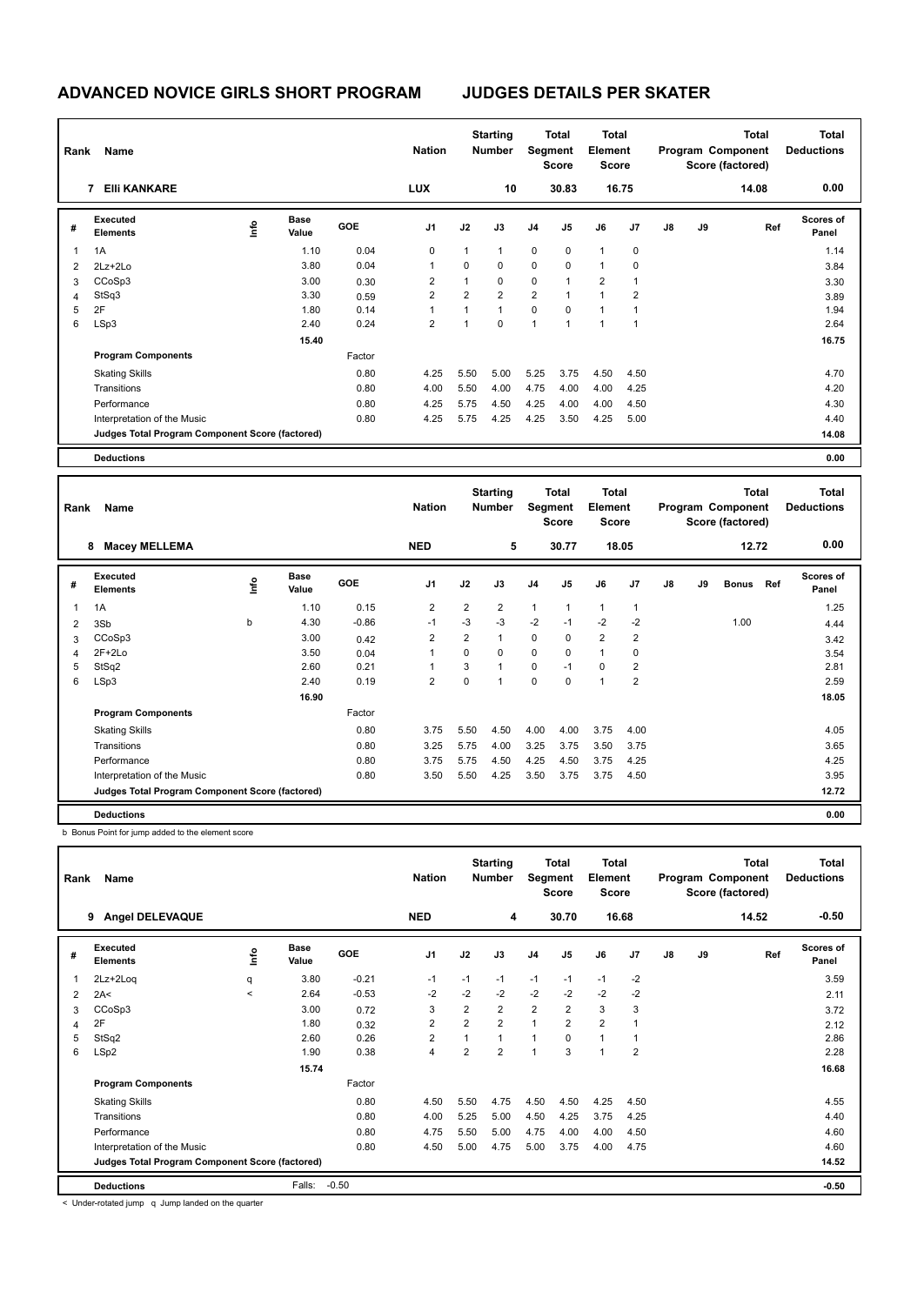| Rank | Name                                            |      |                      |            | <b>Nation</b>  |                | <b>Starting</b><br><b>Number</b> | Segment        | Total<br>Score | <b>Total</b><br>Element<br><b>Score</b> |       |               |    | <b>Total</b><br>Program Component<br>Score (factored) |     | <b>Total</b><br><b>Deductions</b> |
|------|-------------------------------------------------|------|----------------------|------------|----------------|----------------|----------------------------------|----------------|----------------|-----------------------------------------|-------|---------------|----|-------------------------------------------------------|-----|-----------------------------------|
|      | <b>Noa SEGUI</b><br>10                          |      |                      |            | <b>ESP</b>     |                | 1                                |                | 29.91          |                                         | 17.79 |               |    | 12.12                                                 |     | 0.00                              |
| #    | Executed<br>Elements                            | lnfo | <b>Base</b><br>Value | <b>GOE</b> | J <sub>1</sub> | J2             | J3                               | J <sub>4</sub> | J5             | J6                                      | J7    | $\mathsf{J}8$ | J9 | <b>Bonus</b>                                          | Ref | <b>Scores of</b><br>Panel         |
| 1    | $2F+2T$                                         |      | 3.10                 | 0.11       | 1              | $\mathbf{1}$   | $\Omega$                         | $\mathbf{1}$   | 1              | $\mathbf 0$                             | 0     |               |    |                                                       |     | 3.21                              |
| 2    | 2Ab                                             | b    | 3.30                 | 0.33       | 1              | $\overline{2}$ | $\mathbf 0$                      | $\mathbf{1}$   | 1              | $\overline{1}$                          |       |               |    | 1.00                                                  |     | 4.63                              |
| 3    | SSp3                                            |      | 2.10                 | 0.38       | 2              | $\overline{2}$ | $\overline{1}$                   | $\mathbf{1}$   | $\overline{2}$ | $\overline{2}$                          | 2     |               |    |                                                       |     | 2.48                              |
| 4    | 2Lz                                             |      | 2.10                 | 0.13       |                | 1              | -1                               | $\mathbf 0$    | $\Omega$       | $\overline{1}$                          | 0     |               |    |                                                       |     | 2.23                              |
| 5    | StSq1                                           |      | 1.80                 | $-0.04$    |                | 0              | $\mathbf 0$                      | $\mathbf 0$    | 0              | $-1$                                    | $-1$  |               |    |                                                       |     | 1.76                              |
| 6    | CCoSp3                                          |      | 3.00                 | 0.48       | 2              | 2              | $\overline{2}$                   | $\mathbf{1}$   | 1              | $\overline{2}$                          | 1     |               |    |                                                       |     | 3.48                              |
|      |                                                 |      | 15.40                |            |                |                |                                  |                |                |                                         |       |               |    |                                                       |     | 17.79                             |
|      | <b>Program Components</b>                       |      |                      | Factor     |                |                |                                  |                |                |                                         |       |               |    |                                                       |     |                                   |
|      | <b>Skating Skills</b>                           |      |                      | 0.80       | 4.25           | 5.25           | 3.75                             | 4.00           | 4.00           | 3.75                                    | 3.75  |               |    |                                                       |     | 3.95                              |
|      | Transitions                                     |      |                      | 0.80       | 3.75           | 4.75           | 3.50                             | 3.50           | 3.50           | 3.75                                    | 3.50  |               |    |                                                       |     | 3.60                              |
|      | Performance                                     |      |                      | 0.80       | 3.75           | 5.25           | 4.00                             | 3.75           | 3.75           | 4.00                                    | 3.50  |               |    |                                                       |     | 3.85                              |
|      | Interpretation of the Music                     |      |                      | 0.80       | 3.75           | 4.75           | 4.00                             | 3.50           | 3.25           | 4.00                                    | 3.50  |               |    |                                                       |     | 3.75                              |
|      | Judges Total Program Component Score (factored) |      |                      |            |                |                |                                  |                |                |                                         |       |               |    |                                                       |     | 12.12                             |
|      | <b>Deductions</b>                               |      |                      |            |                |                |                                  |                |                |                                         |       |               |    |                                                       |     | 0.00                              |

b Bonus Point for jump added to the element score

| Rank | <b>Name</b>                                     |    |                      |            | <b>Nation</b>  |                | <b>Starting</b><br><b>Number</b> |                | Total<br>Segment<br><b>Score</b> | <b>Total</b><br>Element<br><b>Score</b> |                |    |    | <b>Total</b><br>Program Component<br>Score (factored) |     | <b>Total</b><br><b>Deductions</b> |
|------|-------------------------------------------------|----|----------------------|------------|----------------|----------------|----------------------------------|----------------|----------------------------------|-----------------------------------------|----------------|----|----|-------------------------------------------------------|-----|-----------------------------------|
|      | <b>Nazomi VAN BERGEN BRAVENBOER</b><br>11       |    |                      |            | <b>NED</b>     |                | 19                               |                | 29.86                            |                                         | 17.94          |    |    | 11.92                                                 |     | 0.00                              |
| #    | Executed<br><b>Elements</b>                     | ۴ů | <b>Base</b><br>Value | <b>GOE</b> | J <sub>1</sub> | J2             | J3                               | J <sub>4</sub> | J5                               | J6                                      | J <sub>7</sub> | J8 | J9 | <b>Bonus</b>                                          | Ref | <b>Scores of</b><br>Panel         |
| 1    | 2Ab                                             | b  | 3.30                 | 0.00       | 0              | $\mathbf 0$    | $\mathbf 0$                      | $\mathbf 0$    | $\mathbf 0$                      | $\mathbf 0$                             | $-2$           |    |    | 1.00                                                  |     | 4.30                              |
| 2    | $2F+2T$                                         |    | 3.10                 | 0.04       | 0              | $\mathbf{1}$   | $\mathbf 0$                      | $\mathbf 0$    | $\Omega$                         | $\mathbf{1}$                            | 0              |    |    |                                                       |     | 3.14                              |
| 3    | LSp3                                            |    | 2.40                 | 0.24       | 0              | $\overline{2}$ |                                  | 1              | 1                                | 1                                       |                |    |    |                                                       |     | 2.64                              |
| 4    | 2Lz                                             |    | 2.10                 | 0.08       | 0              | 1              | $\mathbf 0$                      | 1              | $\Omega$                         | $\mathbf{1}$                            | $\Omega$       |    |    |                                                       |     | 2.18                              |
| 5    | CCoSp3                                          |    | 3.00                 | 0.18       |                | $\Omega$       | $\mathbf{1}$                     | $\Omega$       | 1                                | $\mathbf{1}$                            | $\Omega$       |    |    |                                                       |     | 3.18                              |
| 6    | StSq2                                           |    | 2.60                 | $-0.10$    | $-1$           | $\overline{2}$ | $\mathbf 0$                      | $\mathbf 0$    | $-1$                             | $\mathbf 0$                             | $-2$           |    |    |                                                       |     | 2.50                              |
|      |                                                 |    | 16.50                |            |                |                |                                  |                |                                  |                                         |                |    |    |                                                       |     | 17.94                             |
|      | <b>Program Components</b>                       |    |                      | Factor     |                |                |                                  |                |                                  |                                         |                |    |    |                                                       |     |                                   |
|      | <b>Skating Skills</b>                           |    |                      | 0.80       | 3.50           | 5.75           | 4.25                             | 4.00           | 3.50                             | 3.50                                    | 2.75           |    |    |                                                       |     | 3.75                              |
|      | Transitions                                     |    |                      | 0.80       | 3.50           | 5.50           | 4.00                             | 3.75           | 3.00                             | 3.50                                    | 2.50           |    |    |                                                       |     | 3.55                              |
|      | Performance                                     |    |                      | 0.80       | 3.75           | 5.75           | 4.50                             | 4.00           | 3.25                             | 3.75                                    | 2.75           |    |    |                                                       |     | 3.85                              |
|      | Interpretation of the Music                     |    |                      | 0.80       | 3.50           | 6.00           | 4.25                             | 4.25           | 3.25                             | 3.50                                    | 3.00           |    |    |                                                       |     | 3.75                              |
|      | Judges Total Program Component Score (factored) |    |                      |            |                |                |                                  |                |                                  |                                         |                |    |    |                                                       |     | 11.92                             |
|      | <b>Deductions</b>                               |    |                      |            |                |                |                                  |                |                                  |                                         |                |    |    |                                                       |     | 0.00                              |

b Bonus Point for jump added to the element score

| Rank | Name                                            |      |                      |            | <b>Nation</b>  |                | <b>Starting</b><br><b>Number</b> | Segment        | <b>Total</b><br><b>Score</b> | <b>Total</b><br>Element<br><b>Score</b> |                |               |    | <b>Total</b><br>Program Component<br>Score (factored) |     | <b>Total</b><br><b>Deductions</b> |
|------|-------------------------------------------------|------|----------------------|------------|----------------|----------------|----------------------------------|----------------|------------------------------|-----------------------------------------|----------------|---------------|----|-------------------------------------------------------|-----|-----------------------------------|
|      | <b>Ilona VAN STEENBERGHE</b><br>12              |      |                      |            | <b>BEL</b>     |                | 13                               |                | 29.72                        |                                         | 16.86          |               |    | 13.36                                                 |     | $-0.50$                           |
| #    | <b>Executed</b><br><b>Elements</b>              | lnfo | <b>Base</b><br>Value | <b>GOE</b> | J <sub>1</sub> | J2             | J3                               | J <sub>4</sub> | J <sub>5</sub>               | J6                                      | J7             | $\mathsf{J}8$ | J9 | <b>Bonus</b>                                          | Ref | <b>Scores of</b><br>Panel         |
| 1    | $2Lz + 2Lo$                                     |      | 3.80                 | $-1.05$    | $-5$           | $-5$           | $-5$                             | $-5$           | $-5$                         | $-5$                                    | $-5$           |               |    |                                                       |     | 2.75                              |
| 2    | 2Ab                                             | b    | 3.30                 | $-0.26$    | $-1$           | 0              | $-1$                             | $-1$           | 0                            | $-1$                                    | $-1$           |               |    | 1.00                                                  |     | 4.04                              |
| 3    | LSp2                                            |      | 1.90                 | 0.23       | $\overline{2}$ | 1              | $\Omega$                         | $\mathbf{1}$   | $\Omega$                     | $\overline{2}$                          | $\overline{2}$ |               |    |                                                       |     | 2.13                              |
| 4    | StSq2                                           |      | 2.60                 | 0.05       | $\overline{2}$ | $\Omega$       | 0                                | $-1$           | 0                            | $-1$                                    | $\overline{2}$ |               |    |                                                       |     | 2.65                              |
| 5    | 2F                                              |      | 1.80                 | 0.07       | $\overline{1}$ | 1              | $\Omega$                         | 0              | $\Omega$                     | $\mathbf{1}$                            | $\mathbf 0$    |               |    |                                                       |     | 1.87                              |
| 6    | CCoSp3                                          |      | 3.00                 | 0.42       | $\overline{2}$ | $\overline{2}$ | $\overline{1}$                   | $\mathbf 0$    | 2                            | $\overline{1}$                          | -1             |               |    |                                                       |     | 3.42                              |
|      |                                                 |      | 16.40                |            |                |                |                                  |                |                              |                                         |                |               |    |                                                       |     | 16.86                             |
|      | <b>Program Components</b>                       |      |                      | Factor     |                |                |                                  |                |                              |                                         |                |               |    |                                                       |     |                                   |
|      | <b>Skating Skills</b>                           |      |                      | 0.80       | 4.50           | 4.50           | 4.50                             | 4.00           | 3.00                         | 4.00                                    | 4.50           |               |    |                                                       |     | 4.30                              |
|      | Transitions                                     |      |                      | 0.80       | 4.25           | 4.50           | 4.25                             | 4.25           | 3.00                         | 3.50                                    | 4.25           |               |    |                                                       |     | 4.10                              |
|      | Performance                                     |      |                      | 0.80       | 4.25           | 4.25           | 4.50                             | 4.25           | 4.00                         | 3.75                                    | 4.50           |               |    |                                                       |     | 4.25                              |
|      | Interpretation of the Music                     |      |                      | 0.80       | 4.00           | 4.00           | 4.00                             | 4.50           | 3.75                         | 3.50                                    | 4.75           |               |    |                                                       |     | 4.05                              |
|      | Judges Total Program Component Score (factored) |      |                      |            |                |                |                                  |                |                              |                                         |                |               |    |                                                       |     | 13.36                             |
|      | <b>Deductions</b>                               |      | Falls:               | $-0.50$    |                |                |                                  |                |                              |                                         |                |               |    |                                                       |     | $-0.50$                           |

b Bonus Point for jump added to the element score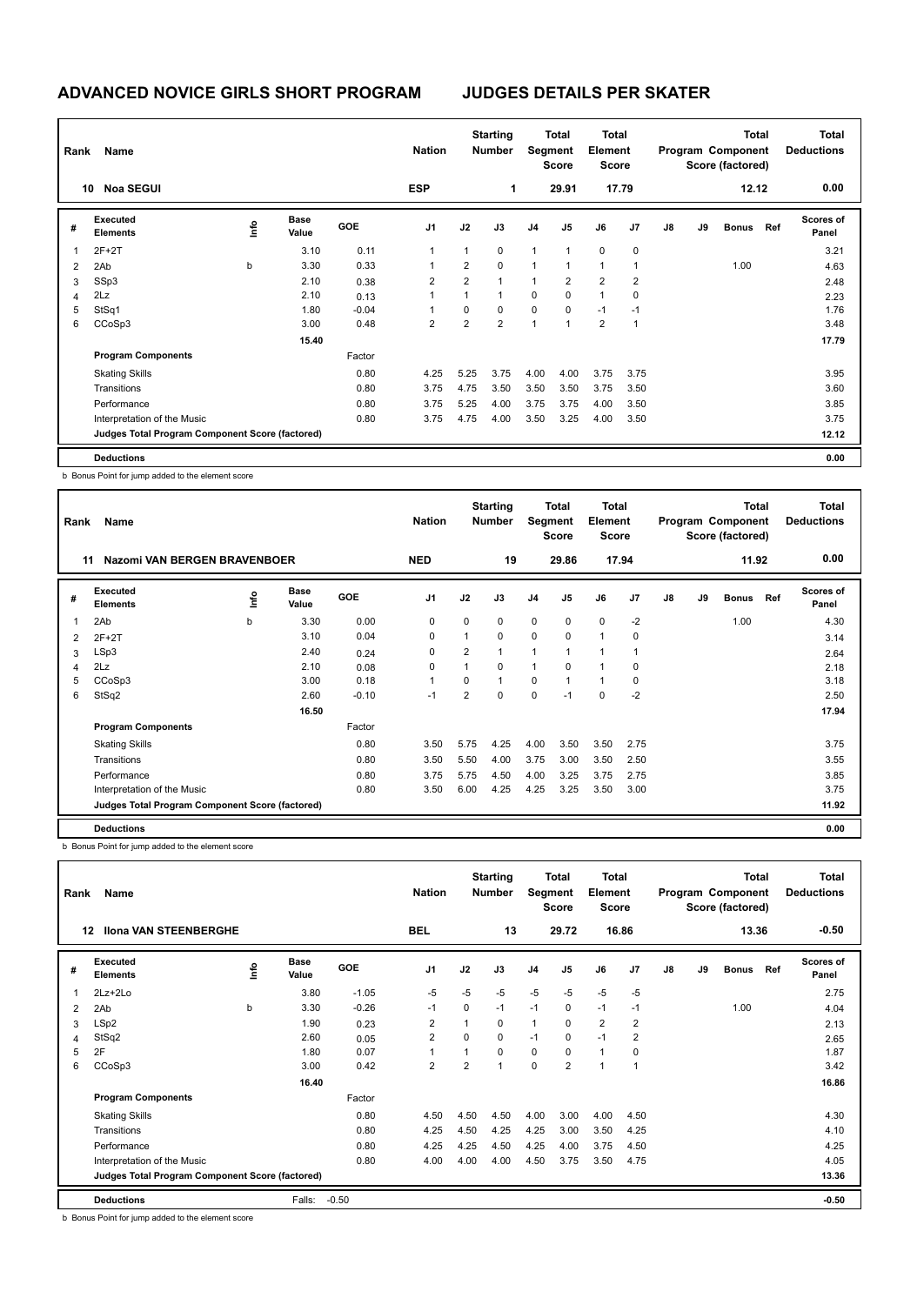| Rank | Name                                            |         |                      |            | <b>Nation</b>  |                | <b>Starting</b><br><b>Number</b> | Segment      | Total<br>Score | <b>Total</b><br>Element<br><b>Score</b> |       |               |    | <b>Total</b><br>Program Component<br>Score (factored) |     | <b>Total</b><br><b>Deductions</b> |
|------|-------------------------------------------------|---------|----------------------|------------|----------------|----------------|----------------------------------|--------------|----------------|-----------------------------------------|-------|---------------|----|-------------------------------------------------------|-----|-----------------------------------|
|      | Anastasia BRANDENBURG<br>13                     |         |                      |            | SUI            |                | 14                               |              | 29.34          |                                         | 15.32 |               |    | 14.52                                                 |     | $-0.50$                           |
| #    | Executed<br><b>Elements</b>                     | ١m٥     | <b>Base</b><br>Value | <b>GOE</b> | J <sub>1</sub> | J2             | J3                               | J4           | J5             | J6                                      | J7    | $\mathsf{J}8$ | J9 | <b>Bonus</b>                                          | Ref | <b>Scores of</b><br>Panel         |
|      | 3Lo                                             |         | 4.90                 | $-2.45$    | $-5$           | $-5$           | $-5$                             | $-5$         | $-4$           | $-5$                                    | $-5$  |               |    |                                                       |     | 2.45                              |
| 2    | $3Tb+1T*$                                       | $\star$ | 4.20                 | $-2.10$    | $-5$           | $-5$           | $-5$                             | $-5$         | $-5$           | $-5$                                    | $-5$  |               |    | 1.00                                                  |     | 3.10                              |
| 3    | LSp3                                            |         | 2.40                 | 0.24       | 1              | 3              | $\mathbf{1}$                     | 0            | 0              | $\overline{1}$                          | 2     |               |    |                                                       |     | 2.64                              |
| 4    | $A^*$                                           | $\star$ | 0.00                 | 0.00       |                |                |                                  |              |                |                                         |       |               |    |                                                       |     | 0.00                              |
| 5    | CCoSp3                                          |         | 3.00                 | 0.24       |                | 0              | $\mathbf{1}$                     | $\mathbf 0$  | $\overline{2}$ | $\overline{1}$                          |       |               |    |                                                       |     | 3.24                              |
| 6    | StSq3                                           |         | 3.30                 | 0.59       | $\overline{2}$ | $\overline{2}$ | $\overline{2}$                   | $\mathbf{1}$ | $\overline{2}$ | $\overline{2}$                          |       |               |    |                                                       |     | 3.89                              |
|      |                                                 |         | 17.80                |            |                |                |                                  |              |                |                                         |       |               |    |                                                       |     | 15.32                             |
|      | <b>Program Components</b>                       |         |                      | Factor     |                |                |                                  |              |                |                                         |       |               |    |                                                       |     |                                   |
|      | <b>Skating Skills</b>                           |         |                      | 0.80       | 4.25           | 5.00           | 5.25                             | 5.00         | 5.25           | 4.25                                    | 5.25  |               |    |                                                       |     | 4.95                              |
|      | Transitions                                     |         |                      | 0.80       | 4.00           | 5.00           | 4.75                             | 4.25         | 4.75           | 4.00                                    | 4.75  |               |    |                                                       |     | 4.50                              |
|      | Performance                                     |         |                      | 0.80       | 4.00           | 4.25           | 4.50                             | 4.25         | 4.50           | 3.75                                    | 4.25  |               |    |                                                       |     | 4.25                              |
|      | Interpretation of the Music                     |         |                      | 0.80       | 4.25           | 4.50           | 4.75                             | 4.25         | 5.00           | 4.25                                    | 4.50  |               |    |                                                       |     | 4.45                              |
|      | Judges Total Program Component Score (factored) |         |                      |            |                |                |                                  |              |                |                                         |       |               |    |                                                       |     | 14.52                             |
|      | <b>Deductions</b>                               |         | Falls:               | $-0.50$    |                |                |                                  |              |                |                                         |       |               |    |                                                       |     | $-0.50$                           |

\* Invalid element b Bonus Point for jump added to the element score

| Rank | Name                                            |              |                      |            | <b>Nation</b>  |                | <b>Starting</b><br><b>Number</b> | Segment        | <b>Total</b><br><b>Score</b> | <b>Total</b><br>Element<br><b>Score</b> |                |               |    | <b>Total</b><br>Program Component<br>Score (factored) | <b>Total</b><br><b>Deductions</b> |
|------|-------------------------------------------------|--------------|----------------------|------------|----------------|----------------|----------------------------------|----------------|------------------------------|-----------------------------------------|----------------|---------------|----|-------------------------------------------------------|-----------------------------------|
|      | <b>Emilia SOLOUHKIN</b><br>14                   |              |                      |            | <b>NED</b>     |                | 26                               |                | 29.15                        |                                         | 15.25          |               |    | 14.40                                                 | $-0.50$                           |
| #    | Executed<br><b>Elements</b>                     | ١nf٥         | <b>Base</b><br>Value | <b>GOE</b> | J <sub>1</sub> | J2             | J3                               | J <sub>4</sub> | J <sub>5</sub>               | J6                                      | J <sub>7</sub> | $\mathsf{J}8$ | J9 | Ref                                                   | <b>Scores of</b><br>Panel         |
| 1    | 2A<                                             | $\hat{}$     | 2.64                 | $-1.32$    | $-5$           | $-5$           | $-5$                             | $-5$           | $-5$                         | $-5$                                    | $-5$           |               |    |                                                       | 1.32                              |
| 2    | 2F                                              |              | 1.80                 | 0.11       | 1              | $\overline{1}$ | $\mathbf{1}$                     | $\Omega$       | $\Omega$                     | $\mathbf{1}$                            | $\Omega$       |               |    |                                                       | 1.91                              |
| 3    | LSp3                                            |              | 2.40                 | 0.34       | 2              | 2              | $\mathbf 1$                      | 1              |                              | $\overline{1}$                          | 2              |               |    |                                                       | 2.74                              |
| 4    | $2Lz! < +2Log$                                  | $\checkmark$ | 3.38                 | $-0.82$    | $-5$           | $-2$           | -5                               | $-4$           | $-5$                         | $-5$                                    | $-5$           |               |    |                                                       | 2.56                              |
| 5    | StSq2                                           |              | 2.60                 | 0.52       | 3              | $\overline{2}$ | $\overline{2}$                   | $\overline{2}$ | $\overline{2}$               | $\mathbf{1}$                            | 2              |               |    |                                                       | 3.12                              |
| 6    | CCoSp3                                          |              | 3.00                 | 0.60       | 2              | 3              | $\overline{2}$                   | $\overline{2}$ | $\overline{1}$               | $\overline{2}$                          | $\overline{2}$ |               |    |                                                       | 3.60                              |
|      |                                                 |              | 15.82                |            |                |                |                                  |                |                              |                                         |                |               |    |                                                       | 15.25                             |
|      | <b>Program Components</b>                       |              |                      | Factor     |                |                |                                  |                |                              |                                         |                |               |    |                                                       |                                   |
|      | <b>Skating Skills</b>                           |              |                      | 0.80       | 4.00           | 5.75           | 5.00                             | 5.00           | 4.00                         | 3.75                                    | 4.25           |               |    |                                                       | 4.45                              |
|      | Transitions                                     |              |                      | 0.80       | 3.75           | 5.25           | 5.00                             | 4.75           | 4.00                         | 3.50                                    | 4.25           |               |    |                                                       | 4.35                              |
|      | Performance                                     |              |                      | 0.80       | 4.75           | 5.50           | 5.50                             | 4.75           | 4.25                         | 3.50                                    | 4.50           |               |    |                                                       | 4.75                              |
|      | Interpretation of the Music                     |              |                      | 0.80       | 4.25           | 5.50           | 5.25                             | 4.00           | 4.00                         | 4.00                                    | 4.75           |               |    |                                                       | 4.45                              |
|      | Judges Total Program Component Score (factored) |              |                      |            |                |                |                                  |                |                              |                                         |                |               |    |                                                       | 14.40                             |
|      | <b>Deductions</b>                               |              | Falls:               | $-0.50$    |                |                |                                  |                |                              |                                         |                |               |    |                                                       | $-0.50$                           |

< Under-rotated jump ! Not clear edge q Jump landed on the quarter

| Rank | Name                                            |      |                      |            | <b>Nation</b>  |                | <b>Starting</b><br><b>Number</b> | Segment        | <b>Total</b><br><b>Score</b> | <b>Total</b><br>Element<br><b>Score</b> |                |               |    | Total<br>Program Component<br>Score (factored) | <b>Total</b><br><b>Deductions</b> |
|------|-------------------------------------------------|------|----------------------|------------|----------------|----------------|----------------------------------|----------------|------------------------------|-----------------------------------------|----------------|---------------|----|------------------------------------------------|-----------------------------------|
|      | <b>Roos HARKEMA</b><br>15                       |      |                      |            | <b>NED</b>     |                | 12                               |                | 29.07                        |                                         | 15.59          |               |    | 13.48                                          | 0.00                              |
| #    | Executed<br><b>Elements</b>                     | ١nto | <b>Base</b><br>Value | <b>GOE</b> | J <sub>1</sub> | J2             | J3                               | J <sub>4</sub> | J5                           | J6                                      | J <sub>7</sub> | $\mathsf{J}8$ | J9 | Ref                                            | Scores of<br>Panel                |
|      | CSp3                                            |      | 2.30                 | 0.46       | 2              | 3              | 1                                | 1              | 2                            | 3                                       | $\overline{2}$ |               |    |                                                | 2.76                              |
| 2    | 1A                                              |      | 1.10                 | 0.15       | $\mathbf{1}$   | 2              | $\overline{2}$                   | $\mathbf{1}$   | 0                            | $\overline{2}$                          | -1             |               |    |                                                | 1.25                              |
| 3    | $2F+2Lo$                                        |      | 3.50                 | 0.14       | 1              | $\overline{2}$ | 1                                | $\mathbf 0$    | $\mathbf 0$                  | 2                                       | $\mathbf 0$    |               |    |                                                | 3.64                              |
| 4    | CCoSp3                                          |      | 3.00                 | 0.06       | 0              | 2              | 0                                | $\mathbf 0$    | 0                            | $-1$                                    | -1             |               |    |                                                | 3.06                              |
| 5    | StSq2                                           |      | 2.60                 | 0.05       | 0              | 2              | 0                                | $\mathbf{1}$   | $-1$                         | 0                                       | 0              |               |    |                                                | 2.65                              |
| 6    | 2Lz                                             |      | 2.10                 | 0.13       | $\mathbf{1}$   |                | 1                                | $\mathbf 0$    | 0                            | $\overline{2}$                          | 0              |               |    |                                                | 2.23                              |
|      |                                                 |      | 14.60                |            |                |                |                                  |                |                              |                                         |                |               |    |                                                | 15.59                             |
|      | <b>Program Components</b>                       |      |                      | Factor     |                |                |                                  |                |                              |                                         |                |               |    |                                                |                                   |
|      | <b>Skating Skills</b>                           |      |                      | 0.80       | 4.00           | 6.50           | 4.75                             | 4.50           | 3.25                         | 4.25                                    | 3.75           |               |    |                                                | 4.25                              |
|      | Transitions                                     |      |                      | 0.80       | 3.75           | 6.25           | 4.50                             | 4.00           | 3.25                         | 4.00                                    | 3.50           |               |    |                                                | 3.95                              |
|      | Performance                                     |      |                      | 0.80       | 4.00           | 6.25           | 5.00                             | 4.25           | 3.50                         | 4.25                                    | 4.00           |               |    |                                                | 4.30                              |
|      | Interpretation of the Music                     |      |                      | 0.80       | 3.75           | 6.50           | 4.75                             | 4.50           | 3.00                         | 4.50                                    | 4.25           |               |    |                                                | 4.35                              |
|      | Judges Total Program Component Score (factored) |      |                      |            |                |                |                                  |                |                              |                                         |                |               |    |                                                | 13.48                             |
|      | <b>Deductions</b>                               |      |                      |            |                |                |                                  |                |                              |                                         |                |               |    |                                                | 0.00                              |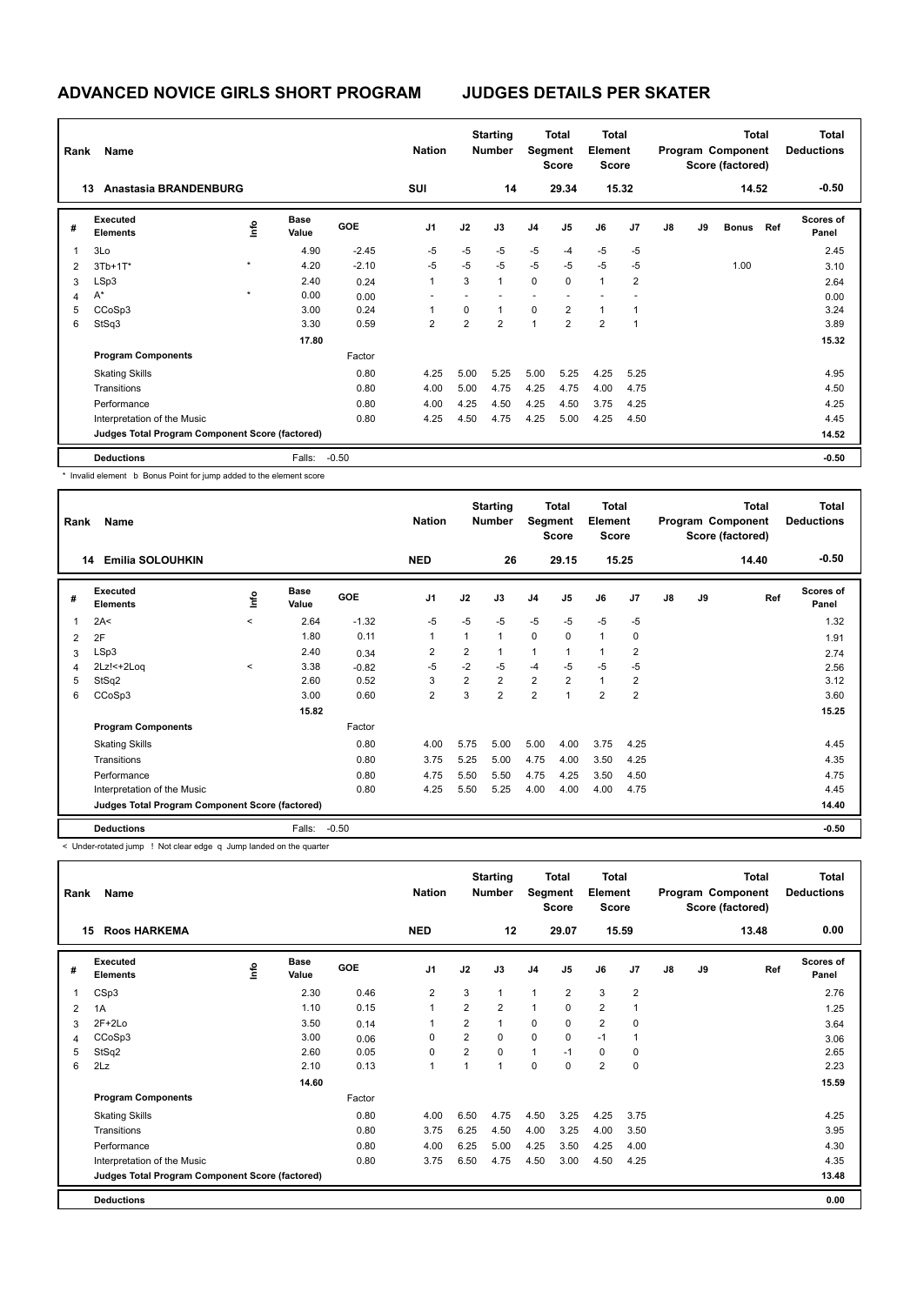| Rank | Name                                            |    |                      |            | <b>Nation</b>  |             | <b>Starting</b><br><b>Number</b> |                | <b>Total</b><br>Segment<br><b>Score</b> | <b>Total</b><br>Element<br><b>Score</b> |             | <b>Total</b><br>Program Component<br>Score (factored) |    |              |     | <b>Total</b><br><b>Deductions</b> |
|------|-------------------------------------------------|----|----------------------|------------|----------------|-------------|----------------------------------|----------------|-----------------------------------------|-----------------------------------------|-------------|-------------------------------------------------------|----|--------------|-----|-----------------------------------|
|      | <b>Nerea MUR</b><br>16                          |    |                      |            | <b>NED</b>     |             | $\mathbf{2}$                     |                | 27.09                                   |                                         | 16.41       |                                                       |    | 10.68        |     | 0.00                              |
| #    | Executed<br><b>Elements</b>                     | ١m | <b>Base</b><br>Value | <b>GOE</b> | J <sub>1</sub> | J2          | J3                               | J <sub>4</sub> | J <sub>5</sub>                          | J6                                      | J7          | J8                                                    | J9 | <b>Bonus</b> | Ref | Scores of<br>Panel                |
|      | 2Ab                                             | b  | 3.30                 | 0.00       | 0              | 0           | $\Omega$                         | $\mathbf 0$    | $\mathbf 0$                             | 1                                       | $\mathbf 0$ |                                                       |    | 1.00         |     | 4.30                              |
| 2    | 2F                                              |    | 1.80                 | 0.11       |                | $\mathbf 0$ | $\mathbf{1}$                     | $\mathbf{1}$   | 0                                       | 0                                       |             |                                                       |    |              |     | 1.91                              |
| 3    | CS <sub>p2</sub>                                |    | 1.80                 | 0.07       | $\Omega$       | $\mathbf 0$ | 0                                | $\mathbf{1}$   | $\mathbf{1}$                            | 1                                       | 0           |                                                       |    |              |     | 1.87                              |
| 4    | $2Lz+2T$                                        |    | 3.40                 | 0.04       |                | 0           | $\Omega$                         | 0              | $\Omega$                                | 1                                       | 0           |                                                       |    |              |     | 3.44                              |
| 5    | CCoSp2                                          |    | 2.50                 | 0.00       | 0              | 1           | $\mathbf 0$                      | 0              | $\Omega$                                | $\mathbf 0$                             | $-1$        |                                                       |    |              |     | 2.50                              |
| 6    | StSq2                                           |    | 2.60                 | $-0.21$    | $-1$           | 1           | $-1$                             | $-1$           | $-1$                                    | 0                                       | $-2$        |                                                       |    |              |     | 2.39                              |
|      |                                                 |    | 15.40                |            |                |             |                                  |                |                                         |                                         |             |                                                       |    |              |     | 16.41                             |
|      | <b>Program Components</b>                       |    |                      | Factor     |                |             |                                  |                |                                         |                                         |             |                                                       |    |              |     |                                   |
|      | <b>Skating Skills</b>                           |    |                      | 0.80       | 3.50           | 4.50        | 3.00                             | 3.25           | 3.50                                    | 3.50                                    | 3.50        |                                                       |    |              |     | 3.45                              |
|      | Transitions                                     |    |                      | 0.80       | 3.25           | 4.00        | 3.00                             | 3.00           | 3.00                                    | 3.50                                    | 3.25        |                                                       |    |              |     | 3.20                              |
|      | Performance                                     |    |                      | 0.80       | 3.25           | 4.25        | 3.25                             | 3.00           | 3.25                                    | 3.75                                    | 3.25        |                                                       |    |              |     | 3.35                              |
|      | Interpretation of the Music                     |    |                      | 0.80       | 3.25           | 4.25        | 3.25                             | 3.25           | 3.00                                    | 3.75                                    | 3.25        |                                                       |    |              |     | 3.35                              |
|      | Judges Total Program Component Score (factored) |    |                      |            |                |             |                                  |                |                                         |                                         |             |                                                       |    |              |     | 10.68                             |
|      | <b>Deductions</b>                               |    |                      |            |                |             |                                  |                |                                         |                                         |             |                                                       |    |              |     | 0.00                              |

b Bonus Point for jump added to the element score

| Rank           | Name                                            |         |                      |            | <b>Nation</b>  |                | <b>Starting</b><br><b>Number</b> |                | <b>Total</b><br>Segment<br><b>Score</b> | <b>Total</b><br>Element<br>Score |                |    |    | <b>Total</b><br>Program Component<br>Score (factored) | <b>Total</b><br><b>Deductions</b> |
|----------------|-------------------------------------------------|---------|----------------------|------------|----------------|----------------|----------------------------------|----------------|-----------------------------------------|----------------------------------|----------------|----|----|-------------------------------------------------------|-----------------------------------|
|                | <b>Selin AKBULUT</b><br>17                      |         |                      |            | <b>TUR</b>     |                | 8                                |                | 26.38                                   |                                  | 13.62          |    |    | 12.76                                                 | 0.00                              |
| #              | Executed<br><b>Elements</b>                     | ١nfo    | <b>Base</b><br>Value | <b>GOE</b> | J <sub>1</sub> | J2             | J3                               | J <sub>4</sub> | J <sub>5</sub>                          | J6                               | J <sub>7</sub> | J8 | J9 | Ref                                                   | <b>Scores of</b><br>Panel         |
| $\overline{1}$ | 3S<<                                            | <<      | 1.30                 | $-0.52$    | $-4$           | $-4$           | $-3$                             | $-4$           | $-5$                                    | $-4$                             | $-4$           |    |    |                                                       | 0.78                              |
| 2              | 2A<                                             | $\prec$ | 2.64                 | $-0.58$    | $-3$           | $-2$           | $-1$                             | $-2$           | $-2$                                    | $-3$                             | $-2$           |    |    |                                                       | 2.06                              |
| 3              | LSp2                                            |         | 1.90                 | 0.15       | 1              | $\overline{2}$ | $\mathbf{1}$                     | 0              | $\overline{1}$                          | $\mathbf{1}$                     | $\Omega$       |    |    |                                                       | 2.05                              |
| $\overline{4}$ | $2Lz+2T$                                        |         | 3.40                 | 0.00       | 0              | $\Omega$       | $\Omega$                         | $\Omega$       | $\Omega$                                | $-1$                             | 1              |    |    |                                                       | 3.40                              |
| 5              | StSq2                                           |         | 2.60                 | 0.21       | 1              | 0              | $\mathbf 0$                      | 1              | $\overline{1}$                          | $\overline{2}$                   |                |    |    |                                                       | 2.81                              |
| 6              | CCoSp3V                                         |         | 2.25                 | 0.27       | 1              | $\Omega$       | $\overline{ }$                   | $\overline{ }$ | $\overline{2}$                          | $\overline{2}$                   | $\overline{1}$ |    |    |                                                       | 2.52                              |
|                |                                                 |         | 14.09                |            |                |                |                                  |                |                                         |                                  |                |    |    |                                                       | 13.62                             |
|                | <b>Program Components</b>                       |         |                      | Factor     |                |                |                                  |                |                                         |                                  |                |    |    |                                                       |                                   |
|                | <b>Skating Skills</b>                           |         |                      | 0.80       | 3.50           | 5.00           | 4.50                             | 4.25           | 3.50                                    | 3.75                             | 4.25           |    |    |                                                       | 4.05                              |
|                | Transitions                                     |         |                      | 0.80       | 3.75           | 4.50           | 4.25                             | 3.50           | 2.75                                    | 3.50                             | 3.50           |    |    |                                                       | 3.70                              |
|                | Performance                                     |         |                      | 0.80       | 4.00           | 4.75           | 4.75                             | 3.75           | 3.75                                    | 3.75                             | 4.00           |    |    |                                                       | 4.05                              |
|                | Interpretation of the Music                     |         |                      | 0.80       | 4.00           | 5.00           | 4.50                             | 4.00           | 3.25                                    | 4.00                             | 4.25           |    |    |                                                       | 4.15                              |
|                | Judges Total Program Component Score (factored) |         |                      |            |                |                |                                  |                |                                         |                                  |                |    |    |                                                       | 12.76                             |
|                | <b>Deductions</b>                               |         |                      |            |                |                |                                  |                |                                         |                                  |                |    |    |                                                       | 0.00                              |

< Under-rotated jump << Downgraded jump

| Rank | Name                                            |      |                      |         | <b>Nation</b>  |          | <b>Starting</b><br><b>Number</b> | Segment      | Total<br><b>Score</b> | <b>Total</b><br>Element<br><b>Score</b> |                |    |    | Total<br>Program Component<br>Score (factored) | <b>Total</b><br><b>Deductions</b> |
|------|-------------------------------------------------|------|----------------------|---------|----------------|----------|----------------------------------|--------------|-----------------------|-----------------------------------------|----------------|----|----|------------------------------------------------|-----------------------------------|
| 18   | <b>Olivia ENDER</b>                             |      |                      |         | <b>NED</b>     |          | 25                               |              | 26.26                 |                                         | 14.62          |    |    | 11.64                                          | 0.00                              |
| #    | Executed<br><b>Elements</b>                     | ١nto | <b>Base</b><br>Value | GOE     | J <sub>1</sub> | J2       | J3                               | J4           | J5                    | J6                                      | J7             | J8 | J9 | Ref                                            | Scores of<br>Panel                |
| 1    | $2Lz + 2Lo$                                     |      | 3.80                 | $-0.50$ | $-1$           | $-4$     | $-2$                             | $-2$         | $-2$                  | $-3$                                    | $-3$           |    |    |                                                | 3.30                              |
| 2    | 2F                                              |      | 1.80                 | 0.04    | 0              | 0        | 1                                | $\mathbf 0$  | 0                     | $\mathbf{1}$                            | 0              |    |    |                                                | 1.84                              |
| 3    | SSp3                                            |      | 2.10                 | 0.21    | $\mathbf{1}$   |          | 1                                | $\mathbf 0$  | 1                     | 2                                       | -1             |    |    |                                                | 2.31                              |
| 4    | CCoSp3                                          |      | 3.00                 | 0.42    | 1              |          | 0                                | $\mathbf{1}$ | $\overline{2}$        | $\overline{2}$                          | $\overline{2}$ |    |    |                                                | 3.42                              |
| 5    | StSq2                                           |      | 2.60                 | 0.05    | 0              | $\Omega$ | 0                                | $\mathbf 0$  | 1                     | $\mathbf 0$                             | 1              |    |    |                                                | 2.65                              |
| 6    | 1A                                              |      | 1.10                 | 0.00    | 0              | 0        | 0                                | $\mathbf 0$  | 0                     | $\mathbf 0$                             | 0              |    |    |                                                | 1.10                              |
|      |                                                 |      | 14.40                |         |                |          |                                  |              |                       |                                         |                |    |    |                                                | 14.62                             |
|      | <b>Program Components</b>                       |      |                      | Factor  |                |          |                                  |              |                       |                                         |                |    |    |                                                |                                   |
|      | <b>Skating Skills</b>                           |      |                      | 0.80    | 3.25           | 3.75     | 4.00                             | 3.75         | 3.50                  | 3.75                                    | 3.50           |    |    |                                                | 3.65                              |
|      | Transitions                                     |      |                      | 0.80    | 3.25           | 3.50     | 3.50                             | 4.25         | 3.25                  | 3.50                                    | 3.50           |    |    |                                                | 3.45                              |
|      | Performance                                     |      |                      | 0.80    | 3.75           | 3.50     | 3.75                             | 4.50         | 3.25                  | 3.75                                    | 3.75           |    |    |                                                | 3.70                              |
|      | Interpretation of the Music                     |      |                      | 0.80    | 3.75           | 3.25     | 3.50                             | 4.25         | 3.75                  | 3.75                                    | 4.00           |    |    |                                                | 3.75                              |
|      | Judges Total Program Component Score (factored) |      |                      |         |                |          |                                  |              |                       |                                         |                |    |    |                                                | 11.64                             |
|      | <b>Deductions</b>                               |      |                      |         |                |          |                                  |              |                       |                                         |                |    |    |                                                | 0.00                              |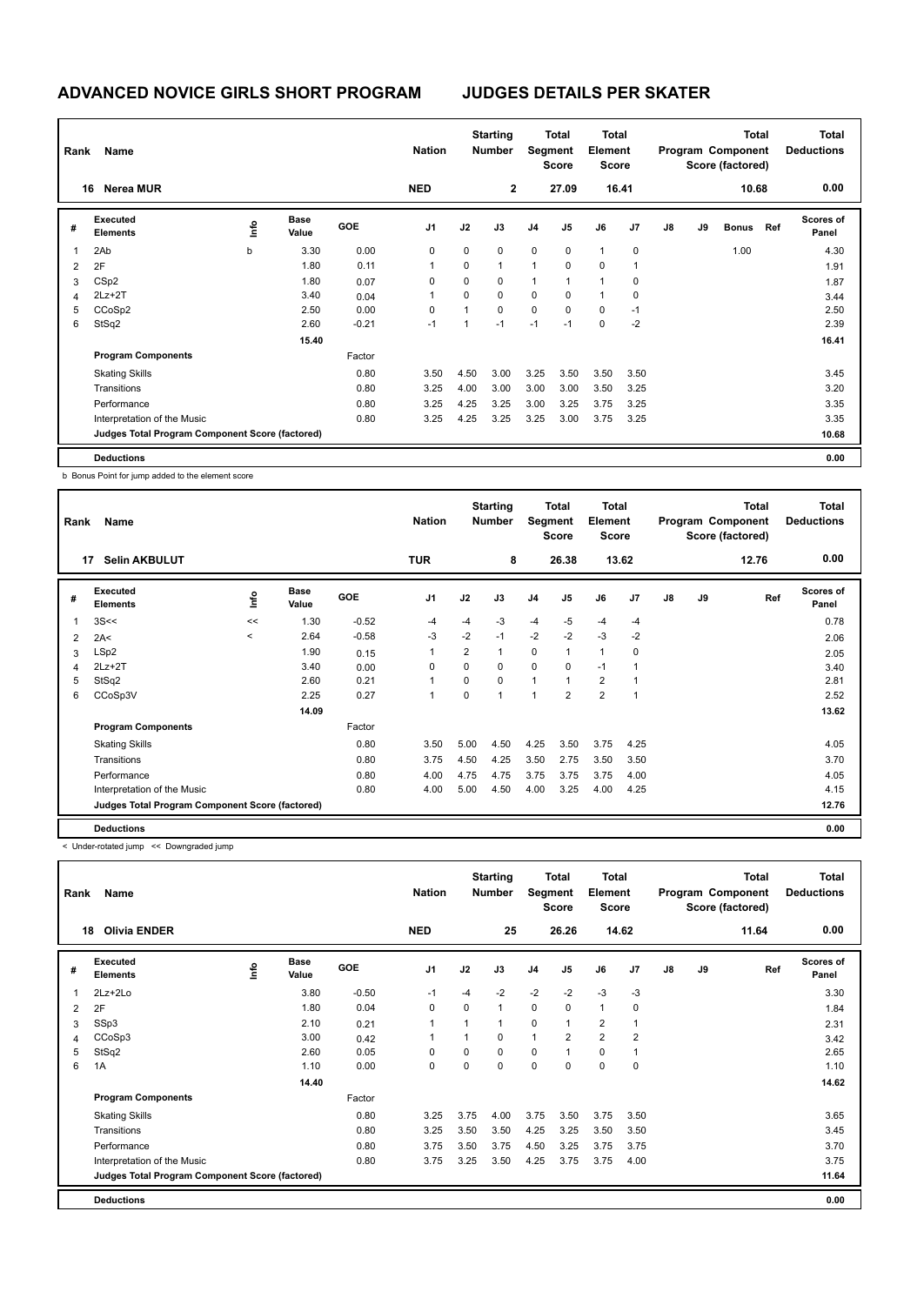| Rank | Name                                            |      |                      |            | <b>Nation</b>  |      | <b>Starting</b><br><b>Number</b> | Segment        | Total<br><b>Score</b> | <b>Total</b><br>Element<br><b>Score</b> |       |               |    | <b>Total</b><br>Program Component<br>Score (factored) |     | <b>Total</b><br><b>Deductions</b> |
|------|-------------------------------------------------|------|----------------------|------------|----------------|------|----------------------------------|----------------|-----------------------|-----------------------------------------|-------|---------------|----|-------------------------------------------------------|-----|-----------------------------------|
|      | <b>Rebecca TOFT</b><br>19                       |      |                      |            | <b>LUX</b>     |      | 18                               |                | 25.83                 |                                         | 14.59 |               |    | 11.24                                                 |     | 0.00                              |
| #    | Executed<br><b>Elements</b>                     | lnfo | <b>Base</b><br>Value | <b>GOE</b> | J <sub>1</sub> | J2   | J3                               | J <sub>4</sub> | J5                    | J6                                      | J7    | $\mathsf{J}8$ | J9 | <b>Bonus</b>                                          | Ref | <b>Scores of</b><br>Panel         |
| 1    | 2Ab                                             | b    | 3.30                 | $-0.99$    | $-3$           | $-5$ | $-3$                             | $-3$           | $-2$                  | $-3$                                    | $-3$  |               |    | 1.00                                                  |     | 3.31                              |
| 2    | 2Lz                                             |      | 2.10                 | 0.00       | 0              | 0    | $\mathbf 0$                      | 0              | 0                     | $\overline{1}$                          | 0     |               |    |                                                       |     | 2.10                              |
| 3    | SSp2                                            |      | 1.60                 | 0.06       | 0              | 0    | 0                                | 0              | 1                     | 2                                       |       |               |    |                                                       |     | 1.66                              |
| 4    | $2F+2T$                                         |      | 3.10                 | $-0.58$    | -3             | -4   | $-4$                             | $-3$           | $-2$                  | $-3$                                    | -3    |               |    |                                                       |     | 2.52                              |
| 5    | StSq2                                           |      | 2.60                 | $-0.05$    | 0              | $-2$ | $\Omega$                         | $\mathbf{1}$   | $\Omega$              | $-1$                                    | 0     |               |    |                                                       |     | 2.55                              |
| 6    | CCoSp2                                          |      | 2.50                 | $-0.05$    | $-2$           | 0    | $-1$                             | $\pmb{0}$      | 0                     | $\mathbf 0$                             | 0     |               |    |                                                       |     | 2.45                              |
|      |                                                 |      | 15.20                |            |                |      |                                  |                |                       |                                         |       |               |    |                                                       |     | 14.59                             |
|      | <b>Program Components</b>                       |      |                      | Factor     |                |      |                                  |                |                       |                                         |       |               |    |                                                       |     |                                   |
|      | <b>Skating Skills</b>                           |      |                      | 0.80       | 3.50           | 4.00 | 4.00                             | 3.50           | 3.00                  | 3.50                                    | 3.50  |               |    |                                                       |     | 3.60                              |
|      | Transitions                                     |      |                      | 0.80       | 3.75           | 3.75 | 3.75                             | 3.00           | 3.00                  | 3.50                                    | 3.25  |               |    |                                                       |     | 3.45                              |
|      | Performance                                     |      |                      | 0.80       | 3.75           | 3.50 | 3.50                             | 3.00           | 3.25                  | 3.50                                    | 3.50  |               |    |                                                       |     | 3.45                              |
|      | Interpretation of the Music                     |      |                      | 0.80       | 3.50           | 3.50 | 4.00                             | 3.25           | 3.50                  | 3.75                                    | 3.50  |               |    |                                                       |     | 3.55                              |
|      | Judges Total Program Component Score (factored) |      |                      |            |                |      |                                  |                |                       |                                         |       |               |    |                                                       |     | 11.24                             |
|      | <b>Deductions</b>                               |      |                      |            |                |      |                                  |                |                       |                                         |       |               |    |                                                       |     | 0.00                              |

b Bonus Point for jump added to the element score

| Rank | Name                                            |      |                      |            | <b>Nation</b>  |              | <b>Starting</b><br><b>Number</b> | Segment        | <b>Total</b><br><b>Score</b> | <b>Total</b><br>Element<br><b>Score</b> |                |    |    | <b>Total</b><br>Program Component<br>Score (factored) | <b>Total</b><br><b>Deductions</b> |
|------|-------------------------------------------------|------|----------------------|------------|----------------|--------------|----------------------------------|----------------|------------------------------|-----------------------------------------|----------------|----|----|-------------------------------------------------------|-----------------------------------|
| 20   | <b>Anne LURLING</b>                             |      |                      |            | <b>NED</b>     |              | 27                               |                | 25.59                        |                                         | 12.95          |    |    | 12.64                                                 | 0.00                              |
| #    | Executed<br><b>Elements</b>                     | lnfo | <b>Base</b><br>Value | <b>GOE</b> | J <sub>1</sub> | J2           | J3                               | J <sub>4</sub> | J5                           | J6                                      | J <sub>7</sub> | J8 | J9 | Ref                                                   | <b>Scores of</b><br>Panel         |
|      | 1A                                              |      | 1.10                 | 0.15       | $\overline{1}$ | $\mathbf{1}$ | $\overline{2}$                   | $\mathbf{1}$   | $\overline{2}$               | $\overline{2}$                          | 1              |    |    |                                                       | 1.25                              |
| 2    | $2Lz+2T$                                        |      | 3.40                 | $-0.34$    | $-1$           | $-1$         | $-2$                             | $-2$           | $-2$                         | $-2$                                    | $-1$           |    |    |                                                       | 3.06                              |
| 3    | CCoSp3                                          |      | 3.00                 | $-0.24$    | $-2$           | $\Omega$     | 0                                | $\mathbf 0$    | $-2$                         | $\mathbf 0$                             | $-2$           |    |    |                                                       | 2.76                              |
| 4    | StSq1                                           |      | 1.80                 | 0.11       | $\overline{1}$ |              | $\mathbf{1}$                     | $\mathbf 0$    | 0                            | $\mathbf{1}$                            | $-1$           |    |    |                                                       | 1.91                              |
| 5    | 2F                                              |      | 1.80                 | 0.07       |                |              | $\Omega$                         | $\mathbf 0$    | 0                            | $\mathbf{1}$                            | 0              |    |    |                                                       | 1.87                              |
| 6    | SSp3                                            |      | 2.10                 | 0.00       | $\Omega$       | $\Omega$     | $\Omega$                         | 0              | $\Omega$                     | $\overline{1}$                          | 0              |    |    |                                                       | 2.10                              |
|      |                                                 |      | 13.20                |            |                |              |                                  |                |                              |                                         |                |    |    |                                                       | 12.95                             |
|      | <b>Program Components</b>                       |      |                      | Factor     |                |              |                                  |                |                              |                                         |                |    |    |                                                       |                                   |
|      | <b>Skating Skills</b>                           |      |                      | 0.80       | 4.00           | 4.75         | 4.00                             | 3.75           | 3.75                         | 3.75                                    | 3.50           |    |    |                                                       | 3.85                              |
|      | Transitions                                     |      |                      | 0.80       | 3.75           | 4.50         | 4.00                             | 4.25           | 3.00                         | 3.50                                    | 3.50           |    |    |                                                       | 3.80                              |
|      | Performance                                     |      |                      | 0.80       | 3.75           | 4.50         | 4.25                             | 4.75           | 3.75                         | 4.00                                    | 3.50           |    |    |                                                       | 4.05                              |
|      | Interpretation of the Music                     |      |                      | 0.80       | 3.75           | 4.75         | 4.50                             | 4.75           | 3.25                         | 3.75                                    | 3.75           |    |    |                                                       | 4.10                              |
|      | Judges Total Program Component Score (factored) |      |                      |            |                |              |                                  |                |                              |                                         |                |    |    |                                                       | 12.64                             |

**Deductions 0.00**

| Rank | Name                                            |    |                      |            | <b>Nation</b>  |              | <b>Starting</b><br><b>Number</b> | Segment        | Total<br><b>Score</b> | <b>Total</b><br>Element<br><b>Score</b> |                |    |    | <b>Total</b><br>Program Component<br>Score (factored) | <b>Total</b><br><b>Deductions</b> |
|------|-------------------------------------------------|----|----------------------|------------|----------------|--------------|----------------------------------|----------------|-----------------------|-----------------------------------------|----------------|----|----|-------------------------------------------------------|-----------------------------------|
|      | <b>Nijne VAN ERP</b><br>21                      |    |                      |            | <b>NED</b>     |              | 20                               |                | 24.54                 |                                         | 12.98          |    |    | 11.56                                                 | 0.00                              |
| #    | Executed<br><b>Elements</b>                     | ١m | <b>Base</b><br>Value | <b>GOE</b> | J <sub>1</sub> | J2           | J3                               | J <sub>4</sub> | J <sub>5</sub>        | J6                                      | J <sub>7</sub> | J8 | J9 | Ref                                                   | <b>Scores of</b><br>Panel         |
| 1    | 1A                                              |    | 1.10                 | 0.04       | $\overline{1}$ | $\mathbf{1}$ | $\mathbf{1}$                     | $-1$           | $\mathbf 0$           | $\mathbf 0$                             | 0              |    |    |                                                       | 1.14                              |
| 2    | $2Lz!+2T$                                       |    | 3.40                 | $-0.46$    | -3             | $-3$         | $-2$                             | $-2$           | $-2$                  | $-2$                                    | $-2$           |    |    |                                                       | 2.94                              |
| 3    | 2Fe                                             | e  | 1.44                 | $-0.40$    | $-2$           | -4           | $-3$                             | $-3$           | $-3$                  | $-3$                                    | $-2$           |    |    |                                                       | 1.04                              |
| 4    | CCoSp3                                          |    | 3.00                 | 0.18       | 1              | 0            | 0                                | $\mathbf{1}$   | $-1$                  | $\mathbf{1}$                            | 1              |    |    |                                                       | 3.18                              |
| 5    | StSq2                                           |    | 2.60                 | $-0.10$    | $-1$           | $\mathbf 0$  | $\Omega$                         | $-1$           | $\mathbf 0$           | $-1$                                    | 0              |    |    |                                                       | 2.50                              |
| 6    | SSp3                                            |    | 2.10                 | 0.08       | 0              | $-2$         | $\mathbf 0$                      | $\mathbf 0$    | 1                     | $\mathbf{1}$                            | 1              |    |    |                                                       | 2.18                              |
|      |                                                 |    | 13.64                |            |                |              |                                  |                |                       |                                         |                |    |    |                                                       | 12.98                             |
|      | <b>Program Components</b>                       |    |                      | Factor     |                |              |                                  |                |                       |                                         |                |    |    |                                                       |                                   |
|      | <b>Skating Skills</b>                           |    |                      | 0.80       | 3.25           | 4.25         | 4.00                             | 3.75           | 3.25                  | 3.75                                    | 3.50           |    |    |                                                       | 3.65                              |
|      | Transitions                                     |    |                      | 0.80       | 3.75           | 4.00         | 3.75                             | 3.50           | 3.00                  | 3.25                                    | 3.25           |    |    |                                                       | 3.50                              |
|      | Performance                                     |    |                      | 0.80       | 3.50           | 4.00         | 3.50                             | 4.25           | 3.50                  | 3.50                                    | 3.75           |    |    |                                                       | 3.65                              |
|      | Interpretation of the Music                     |    |                      | 0.80       | 3.25           | 3.75         | 3.75                             | 4.00           | 3.25                  | 3.75                                    | 3.75           |    |    |                                                       | 3.65                              |
|      | Judges Total Program Component Score (factored) |    |                      |            |                |              |                                  |                |                       |                                         |                |    |    |                                                       | 11.56                             |
|      | <b>Deductions</b>                               |    |                      |            |                |              |                                  |                |                       |                                         |                |    |    |                                                       | 0.00                              |

e Wrong edge ! Not clear edge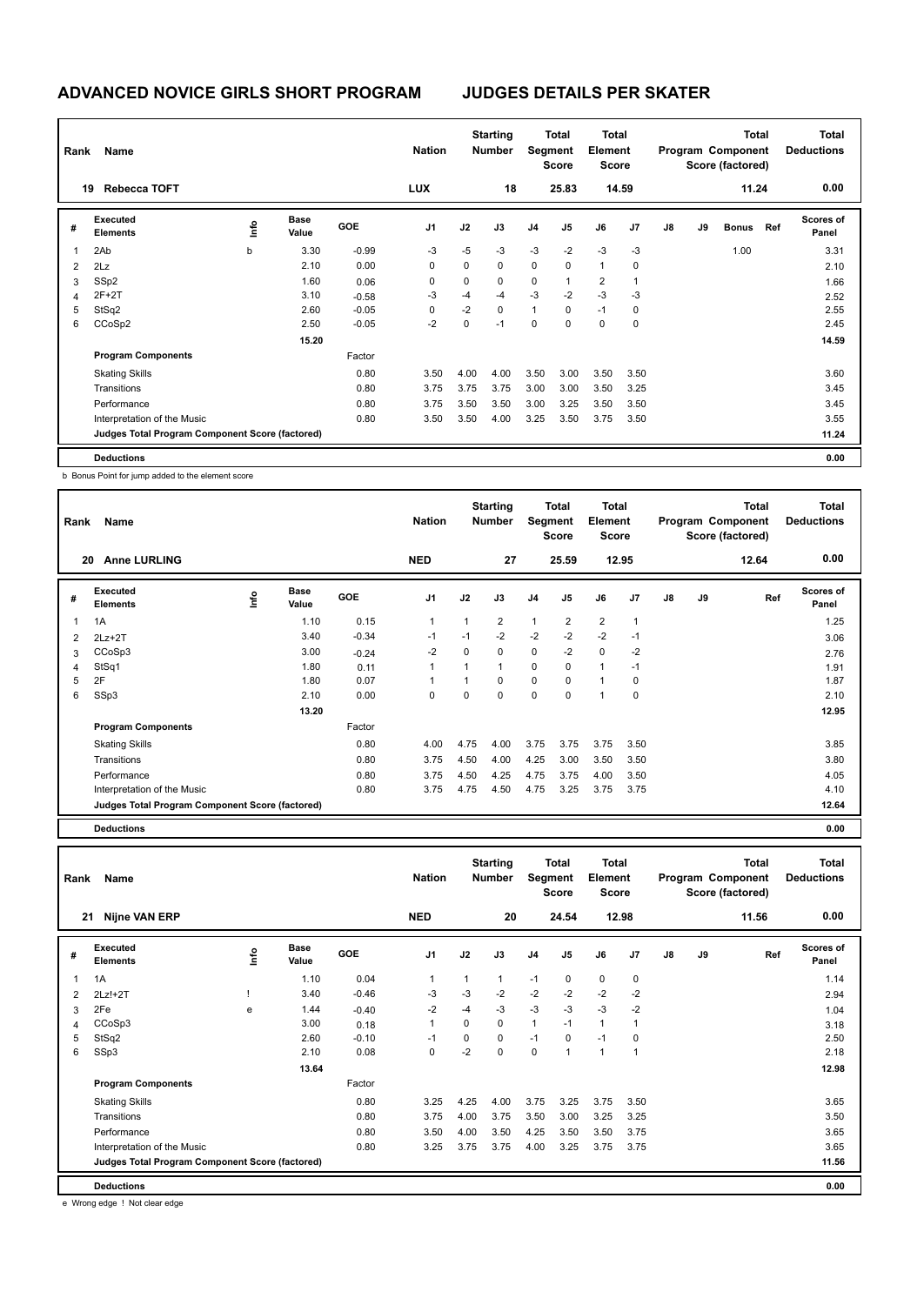| Rank | Name                                            |    |               |            | <b>Nation</b>  |                | <b>Starting</b><br><b>Number</b> |                | <b>Total</b><br>Segment<br><b>Score</b> | <b>Total</b><br>Element<br><b>Score</b> |             |               |    | <b>Total</b><br>Program Component<br>Score (factored) | <b>Total</b><br><b>Deductions</b> |
|------|-------------------------------------------------|----|---------------|------------|----------------|----------------|----------------------------------|----------------|-----------------------------------------|-----------------------------------------|-------------|---------------|----|-------------------------------------------------------|-----------------------------------|
|      | Josefine BOER<br>22                             |    |               |            | <b>NED</b>     |                | 11                               |                | 23.15                                   |                                         | 11.95       |               |    | 11.20                                                 | 0.00                              |
| #    | Executed<br><b>Elements</b>                     | ١m | Base<br>Value | <b>GOE</b> | J1             | J2             | J3                               | J <sub>4</sub> | J <sub>5</sub>                          | J6                                      | J7          | $\mathsf{J}8$ | J9 | Ref                                                   | Scores of<br>Panel                |
|      | 2Lz                                             |    | 2.10          | 0.08       |                | $\overline{2}$ | $\overline{2}$                   | $\mathbf 0$    | $-1$                                    | $-1$                                    | $\mathbf 0$ |               |    |                                                       | 2.18                              |
| 2    | 1A                                              |    | 1.10          | 0.13       | $\overline{1}$ | $\overline{2}$ | $\overline{1}$                   | 1              | 0                                       | $\overline{2}$                          | 1           |               |    |                                                       | 1.23                              |
| 3    | CS <sub>p2</sub>                                |    | 1.80          | 0.11       |                | 1              | 0                                | 0              | $\mathbf{1}$                            | 1                                       | $\mathbf 0$ |               |    |                                                       | 1.91                              |
| 4    | 2F!+COMBO+2Lo<<*                                |    | 1.80          | $-0.90$    | $-5$           | $-5$           | $-5$                             | $-5$           | $-5$                                    | $-5$                                    | $-5$        |               |    |                                                       | 0.90                              |
| 5    | StSq2                                           |    | 2.60          | $-0.05$    |                | $\overline{2}$ | $-1$                             | $-2$           | $-1$                                    | 0                                       | 0           |               |    |                                                       | 2.55                              |
| 6    | CCoSp3                                          |    | 3.00          | 0.18       | 2              | $\overline{2}$ | $\pmb{0}$                        | 0              | $\mathbf{1}$                            | 0                                       | 0           |               |    |                                                       | 3.18                              |
|      |                                                 |    | 12.40         |            |                |                |                                  |                |                                         |                                         |             |               |    |                                                       | 11.95                             |
|      | <b>Program Components</b>                       |    |               | Factor     |                |                |                                  |                |                                         |                                         |             |               |    |                                                       |                                   |
|      | <b>Skating Skills</b>                           |    |               | 0.80       | 3.75           | 6.00           | 4.00                             | 3.00           | 3.25                                    | 3.75                                    | 3.25        |               |    |                                                       | 3.60                              |
|      | Transitions                                     |    |               | 0.80       | 3.50           | 6.00           | 3.75                             | 2.75           | 3.00                                    | 3.25                                    | 3.25        |               |    |                                                       | 3.35                              |
|      | Performance                                     |    |               | 0.80       | 3.75           | 5.75           | 4.25                             | 3.25           | 3.00                                    | 3.50                                    | 3.00        |               |    |                                                       | 3.55                              |
|      | Interpretation of the Music                     |    |               | 0.80       | 3.50           | 6.25           | 3.75                             | 3.25           | 3.00                                    | 3.75                                    | 3.25        |               |    |                                                       | 3.50                              |
|      | Judges Total Program Component Score (factored) |    |               |            |                |                |                                  |                |                                         |                                         |             |               |    |                                                       | 11.20                             |
|      | <b>Deductions</b>                               |    |               |            |                |                |                                  |                |                                         |                                         |             |               |    |                                                       | 0.00                              |

<< Downgraded jump \* Invalid element ! Not clear edge

| Rank                    | Name                                            |      |                      |            | <b>Nation</b>  |                | <b>Starting</b><br><b>Number</b> | Segment        | <b>Total</b><br><b>Score</b> | <b>Total</b><br>Element<br>Score |                |    |    | <b>Total</b><br>Program Component<br>Score (factored) | <b>Total</b><br><b>Deductions</b> |
|-------------------------|-------------------------------------------------|------|----------------------|------------|----------------|----------------|----------------------------------|----------------|------------------------------|----------------------------------|----------------|----|----|-------------------------------------------------------|-----------------------------------|
|                         | <b>Sharon LUIT</b><br>23                        |      |                      |            | <b>NED</b>     |                | 24                               |                | 22.80                        |                                  | 11.70          |    |    | 11.60                                                 | $-0.50$                           |
| #                       | Executed<br><b>Elements</b>                     | ١nf٥ | <b>Base</b><br>Value | <b>GOE</b> | J <sub>1</sub> | J2             | J3                               | J <sub>4</sub> | J5                           | J6                               | J <sub>7</sub> | J8 | J9 | Ref                                                   | <b>Scores of</b><br>Panel         |
| $\overline{\mathbf{1}}$ | $2F+2Lo$                                        |      | 3.50                 | $-0.29$    | $-1$           | $-2$           | $-1$                             | $-1$           | $-2$                         | $-2$                             | $-2$           |    |    |                                                       | 3.21                              |
| $\overline{2}$          | 2Lz                                             |      | 2.10                 | $-1.05$    | $-5$           | $-5$           | -5                               | $-5$           | $-5$                         | $-5$                             | $-5$           |    |    |                                                       | 1.05                              |
| 3                       | CCoSp2                                          |      | 2.50                 | $-0.45$    | $-2$           | 0              | $-2$                             | $-2$           | $-2$                         | $-1$                             | $-2$           |    |    |                                                       | 2.05                              |
| $\overline{4}$          | StSq1                                           |      | 1.80                 | 0.14       | 1              | $\overline{1}$ | $\mathbf{1}$                     | $\mathbf{1}$   | $\overline{1}$               | $-2$                             | $\mathbf 0$    |    |    |                                                       | 1.94                              |
| 5                       | 1A                                              |      | 1.10                 | 0.04       | 0              |                | $\overline{1}$                   | 0              | $\Omega$                     | $\mathbf{1}$                     | $\mathbf 0$    |    |    |                                                       | 1.14                              |
| 6                       | SSp3                                            |      | 2.10                 | 0.21       | 1              | $\Omega$       | $\overline{1}$                   | $\overline{1}$ | $\overline{ }$               | 1                                | -1             |    |    |                                                       | 2.31                              |
|                         |                                                 |      | 13.10                |            |                |                |                                  |                |                              |                                  |                |    |    |                                                       | 11.70                             |
|                         | <b>Program Components</b>                       |      |                      | Factor     |                |                |                                  |                |                              |                                  |                |    |    |                                                       |                                   |
|                         | <b>Skating Skills</b>                           |      |                      | 0.80       | 3.50           | 3.75           | 4.50                             | 4.75           | 3.75                         | 3.75                             | 3.50           |    |    |                                                       | 3.85                              |
|                         | Transitions                                     |      |                      | 0.80       | 3.50           | 3.50           | 4.25                             | 4.00           | 3.00                         | 3.50                             | 3.25           |    |    |                                                       | 3.55                              |
|                         | Performance                                     |      |                      | 0.80       | 3.25           | 3.25           | 4.50                             | 4.25           | 3.50                         | 3.25                             | 3.50           |    |    |                                                       | 3.55                              |
|                         | Interpretation of the Music                     |      |                      | 0.80       | 3.50           | 3.50           | 4.00                             | 4.50           | 3.25                         | 3.25                             | 3.50           |    |    |                                                       | 3.55                              |
|                         | Judges Total Program Component Score (factored) |      |                      |            |                |                |                                  |                |                              |                                  |                |    |    |                                                       | 11.60                             |
|                         | <b>Deductions</b>                               |      | Falls:               | $-0.50$    |                |                |                                  |                |                              |                                  |                |    |    |                                                       | $-0.50$                           |

| Rank | Name                                            |              |               |            | <b>Nation</b>  |             | <b>Starting</b><br><b>Number</b> |                | Total<br>Segment<br><b>Score</b> | Total<br>Element<br><b>Score</b> |                | <b>Total</b><br>Program Component<br>Score (factored)<br>11.00 |    |              |     | Total<br><b>Deductions</b> |
|------|-------------------------------------------------|--------------|---------------|------------|----------------|-------------|----------------------------------|----------------|----------------------------------|----------------------------------|----------------|----------------------------------------------------------------|----|--------------|-----|----------------------------|
|      | <b>Sara SCHIAVONE</b><br>24                     |              |               |            | <b>ESP</b>     |             | 23                               |                | 20.70                            |                                  | 10.20          |                                                                |    |              |     | $-0.50$                    |
| #    | Executed<br><b>Elements</b>                     | ١mfo         | Base<br>Value | <b>GOE</b> | J <sub>1</sub> | J2          | J3                               | J <sub>4</sub> | J <sub>5</sub>                   | J6                               | J <sub>7</sub> | $\mathsf{J}8$                                                  | J9 | <b>Bonus</b> | Ref | Scores of<br>Panel         |
| 1    | 3T <sub>b</sub>                                 | b            | 4.20          | $-1.93$    | $-4$           | $-5$        | $-5$                             | $-5$           | $-3$                             | $-5$                             | $-4$           |                                                                |    | 1.00         |     | 3.27                       |
| 2    | 2A                                              |              | 3.30          | $-1.65$    | $-5$           | $-5$        | $-5$                             | $-5$           | $-4$                             | $-5$                             | $-5$           |                                                                |    |              |     | 1.65                       |
| 3    | FCCoSp1V                                        |              | 1.50          | $-0.15$    | $-2$           | $\mathbf 0$ | $-2$                             | $\mathbf 0$    | $-1$                             | $-1$                             | $-1$           |                                                                |    |              |     | 1.35                       |
| 4    | 1Lz*+COMBO                                      | $\mathbf{r}$ | 0.00          | 0.00       |                |             |                                  | ÷              |                                  |                                  |                |                                                                |    |              |     | 0.00                       |
| 5    | StSq2                                           |              | 2.60          | $-0.05$    | $-1$           | $\Omega$    | $-1$                             | $\mathbf 0$    | $\Omega$                         | $\Omega$                         | $\Omega$       |                                                                |    |              |     | 2.55                       |
| 6    | SSp2                                            |              | 1.60          | $-0.22$    | $-1$           | $-2$        | $-3$                             | $-2$           | $-2$                             | $\mathbf 0$                      | 1              |                                                                |    |              |     | 1.38                       |
|      |                                                 |              | 13.20         |            |                |             |                                  |                |                                  |                                  |                |                                                                |    |              |     | 10.20                      |
|      | <b>Program Components</b>                       |              |               | Factor     |                |             |                                  |                |                                  |                                  |                |                                                                |    |              |     |                            |
|      | <b>Skating Skills</b>                           |              |               | 0.80       | 4.00           | 4.00        | 4.00                             | 3.75           | 3.00                             | 3.75                             | 3.75           |                                                                |    |              |     | 3.85                       |
|      | Transitions                                     |              |               | 0.80       | 3.75           | 4.00        | 3.75                             | 3.00           | 3.00                             | 3.50                             | 3.50           |                                                                |    |              |     | 3.50                       |
|      | Performance                                     |              |               | 0.80       | 3.00           | 3.50        | 3.00                             | 3.25           | 2.75                             | 3.25                             | 3.25           |                                                                |    |              |     | 3.15                       |
|      | Interpretation of the Music                     |              |               | 0.80       | 3.25           | 3.75        | 3.00                             | 3.00           | 3.00                             | 3.50                             | 3.50           |                                                                |    |              |     | 3.25                       |
|      | Judges Total Program Component Score (factored) |              |               |            |                |             |                                  |                |                                  |                                  |                |                                                                |    |              |     | 11.00                      |
|      | <b>Deductions</b>                               |              | Falls:        | $-0.50$    |                |             |                                  |                |                                  |                                  |                |                                                                |    |              |     | $-0.50$                    |

\* Invalid element b Bonus Point for jump added to the element score